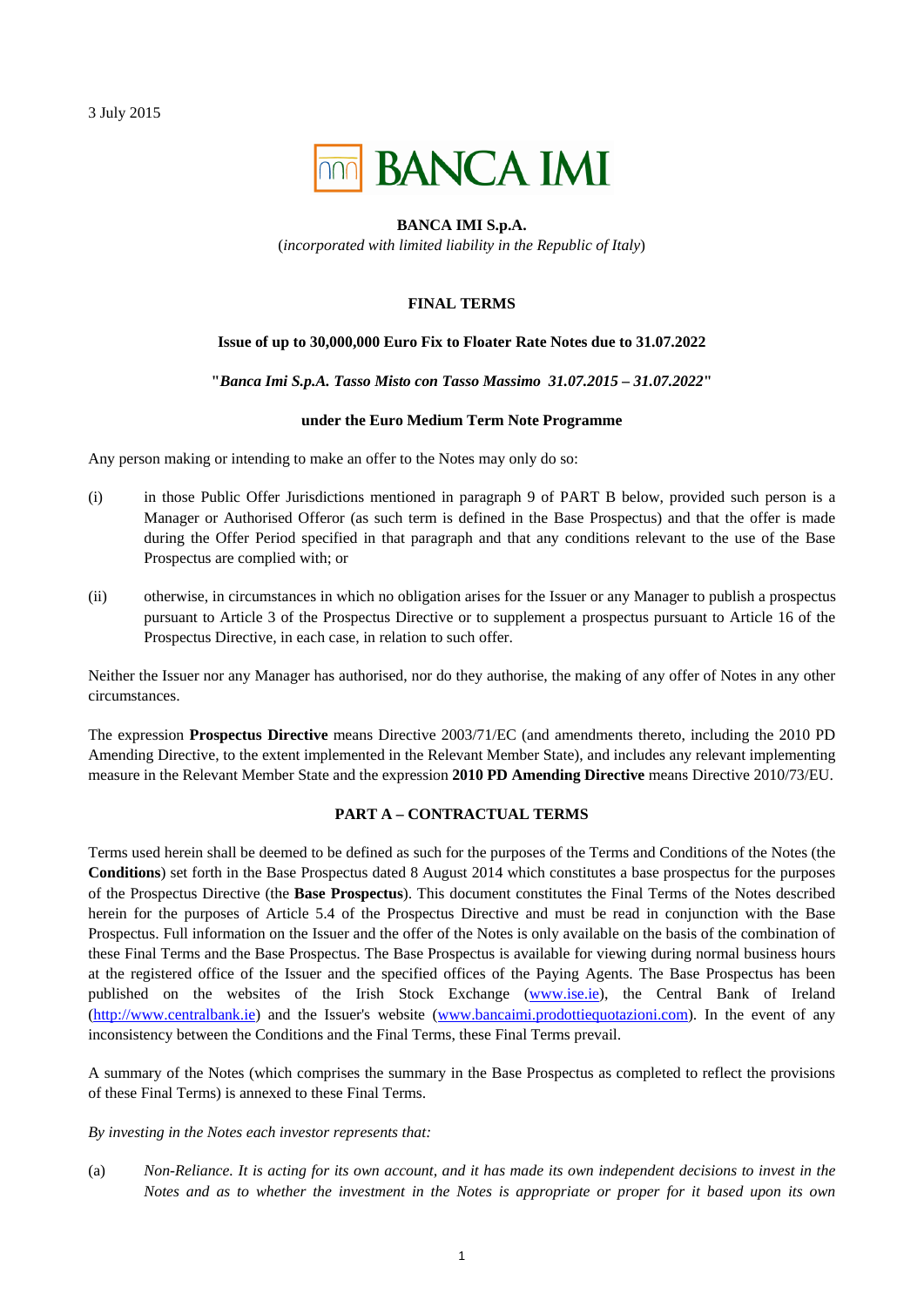*judgement and upon advice from such advisers as it has deemed necessary. It is not relying on any communication (written or oral) of the Issuer as investment advice or as a recommendation to invest in the Notes, it being understood that information and explanations related to the terms and conditions of the Notes shall not be considered to be investment advice or a recommendation to invest in the Notes. No communication (written or oral) received from the Issuer shall be deemed to be an assurance or guarantee as to the expected results of the investment in the Notes.* 

- (b) *Assessment and Understanding. It is capable of assessing the merits of and understanding (on its own behalf or through independent professional advice), and understands and accepts the terms and conditions and the risks of the investment in the Notes. It is also capable of assuming, and assumes, the risks of the investment in the Notes.*
- (c) *Status of Parties. The Issuer is not acting as a fiduciary for or adviser to it in respect of the investment in the Notes.*

| 1.  | Issuer:                |                                                                              | Banca IMI S.p.A.                                                                                                                             |
|-----|------------------------|------------------------------------------------------------------------------|----------------------------------------------------------------------------------------------------------------------------------------------|
| 2.  | (a)                    | Series Number:                                                               | 5                                                                                                                                            |
|     | (b)                    | Tranche Number:                                                              | $\mathbf{1}$                                                                                                                                 |
|     | (c)                    | Date on which the Notes will be<br>consolidated and form a single<br>Series: | Not applicable.                                                                                                                              |
| 3.  |                        | Specified Currency:                                                          | The Specified Currency is Euro ("EUR").                                                                                                      |
| 4.  |                        | <b>Aggregate Nominal Amount:</b>                                             |                                                                                                                                              |
|     | (a)                    | Series:                                                                      | EUR 30,000,000.                                                                                                                              |
|     | (b)                    | Tranche:                                                                     | EUR 30,000,000.                                                                                                                              |
| 5.  |                        | Issue Price of Tranche:                                                      | 100 per cent. of the Aggregate Nominal Amount.                                                                                               |
| 6.  | (a)                    | <b>Specified Denominations:</b>                                              | EUR 1,000.                                                                                                                                   |
|     | (b)                    | <b>Calculation Amount:</b>                                                   | EUR 1,000.                                                                                                                                   |
| 7.  | (a)                    | <b>Issue Date:</b>                                                           | The Issue Date is 31 July 2015.                                                                                                              |
|     | (b)                    | <b>Interest Commencement Date:</b>                                           | Issue Date.                                                                                                                                  |
| 8.  |                        | Type of Notes:                                                               | Fixed to Floating Rate Notes.                                                                                                                |
| 9.  | <b>Maturity Date:</b>  |                                                                              | 31 July 2022.                                                                                                                                |
| 10. | <b>Interest Basis:</b> |                                                                              | 2.00 per cent. per annum Fixed Rate from and including the<br>Issue Date up to but excluding 31 July 2017 only, Floating<br>Rate thereafter. |
|     |                        |                                                                              | 3 (three) Month EURIBOR Floating Rates, plus 0.50 per cent.<br>p.a subject to a Maximum Rate of Interest.                                    |

(*further particulars specified below*)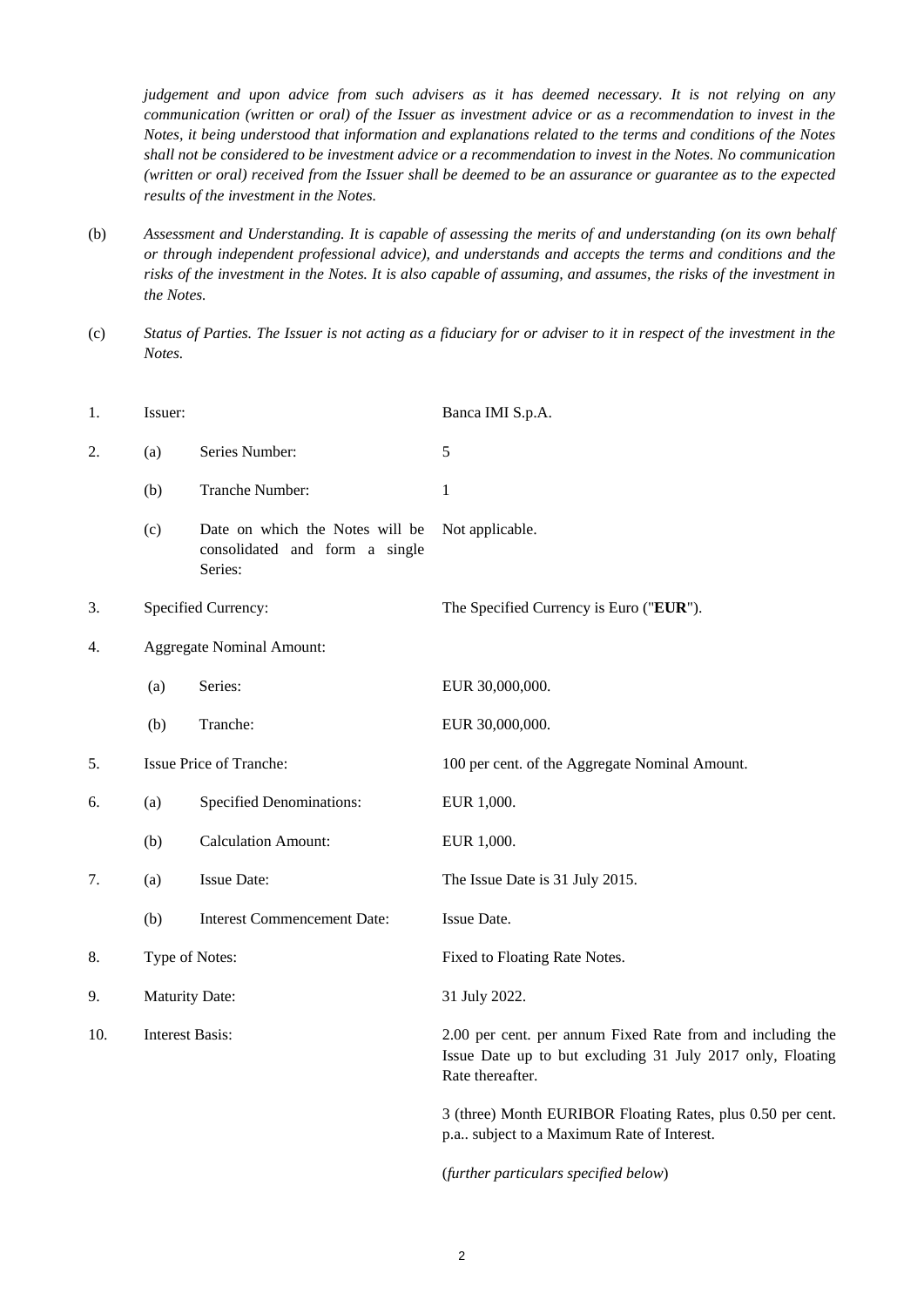| 11. | Redemption/Payment Basis:      | Redemption at par.          |
|-----|--------------------------------|-----------------------------|
| 12. | Change of Interest Basis:      | Not applicable.             |
| 13. | Put/Call Options:              | Not applicable.             |
| 14. | Dual Currency Note Provisions: | Not applicable.             |
| 15. | Tax Gross-Up:                  | Condition 7(ii) applicable. |
| 16. | Method of distribution:        | Non-syndicated.             |

# **PROVISIONS RELATING TO INTEREST (IF ANY) PAYABLE**

| 17. | <b>Fixed Rate Note Provisions:</b> |                                                                 | Applicable.                                                                                                                                     |
|-----|------------------------------------|-----------------------------------------------------------------|-------------------------------------------------------------------------------------------------------------------------------------------------|
|     | (i)                                | Rates of Interest:                                              | 2.00 per cent. per annum in respect of the first Interest Period;                                                                               |
|     |                                    |                                                                 | 2.00 per cent. per annum in respect of the second Interest<br>Period;                                                                           |
|     |                                    |                                                                 | In each case payable in arrear.                                                                                                                 |
|     | (ii)                               | <b>Interest Payment Dates:</b>                                  | 31 July 2016 and 31 July 2017.                                                                                                                  |
|     |                                    |                                                                 | For the avoidance of any doubt:                                                                                                                 |
|     |                                    |                                                                 | (i) the first Interest Period will be the period from (and<br>including) the Interest Commencement Date to (but excluding)<br>31 July 2016; and |
|     |                                    |                                                                 | (ii) the second Interest Period will be the period from (and<br>including) 31 July 2016 to (but excluding) 31 July 2017.                        |
|     | (iii)                              | <b>Fixed Coupon Amounts:</b>                                    | Euro 20 per Calculation Amount in respect of the first Interest<br>Period.                                                                      |
|     |                                    |                                                                 | Euro 20 per Calculation Amount in respect of the Second<br>Interest Period.                                                                     |
|     | (iv)                               | Broken Amount(s):                                               | Not applicable.                                                                                                                                 |
|     | (v)                                | Day Count Fraction:                                             | Actual/Actual (ICMA) following unadjusted.                                                                                                      |
|     | (vi)                               | <b>Determination Dates:</b>                                     | 31 July 2016, 31 July 2017.                                                                                                                     |
| 18. |                                    | <b>Fixed Rate Reset Note Provisions:</b>                        | Not applicable.                                                                                                                                 |
| 19. |                                    | Floating Rate Note Provisions:                                  | Applicable.                                                                                                                                     |
|     | (i)                                | Specified Periods / Specified<br><b>Interest Payment Dates:</b> | 31 July 2018, 31 July 2019, 31 July 2020, 31 July 2021 and 31<br>July 2022 (Maturity Date).                                                     |
|     | (ii)                               | <b>Business Day Convention:</b>                                 | Following Business Day Convention.                                                                                                              |
|     | (iii)                              | <b>Additional Business Centre:</b>                              | Not applicable.                                                                                                                                 |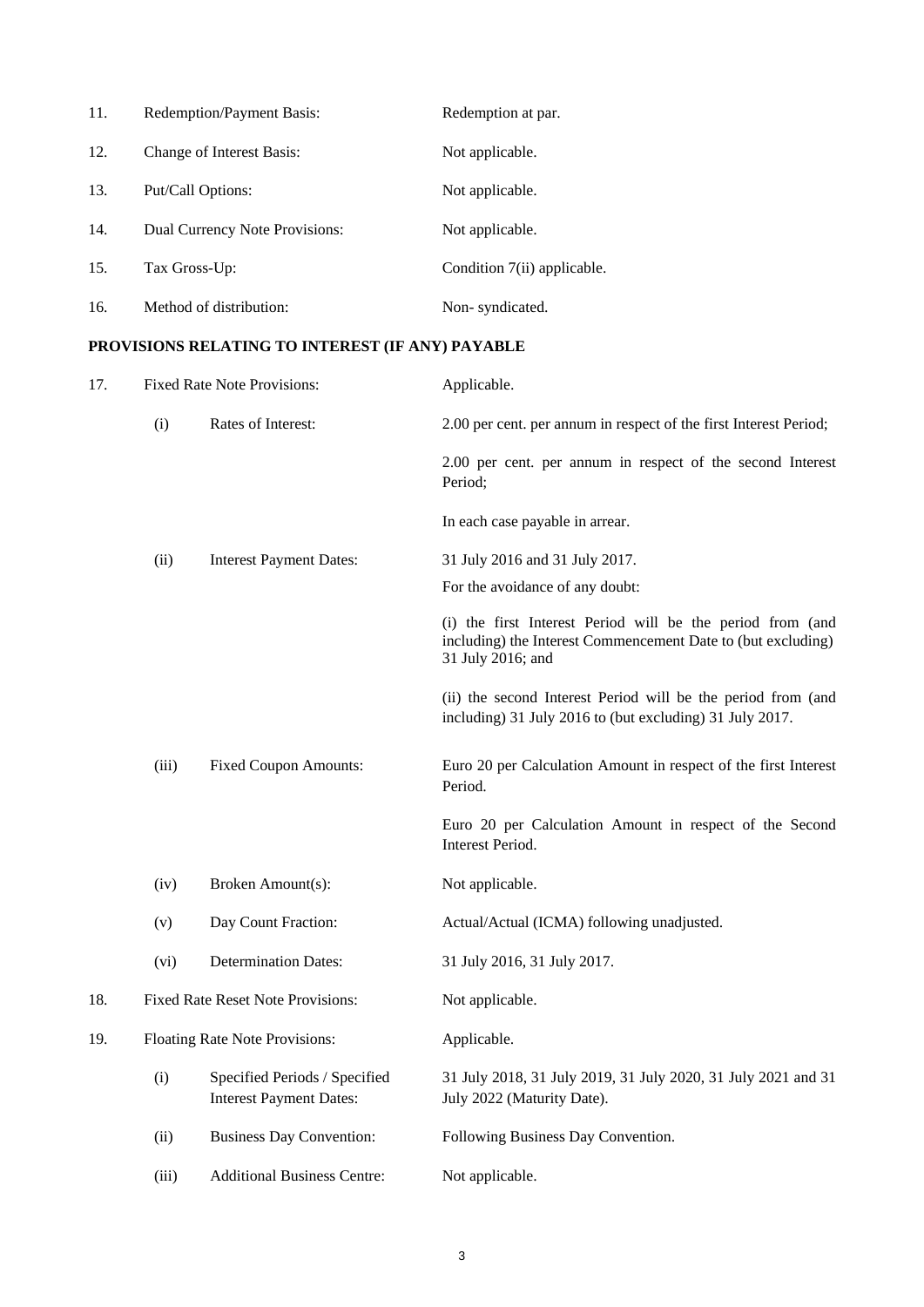|     | (iv)                                 |  | Manner in which the Rate of<br>Interest and Interest Amount is to<br>be determined: | Screen Rate Determination.                                                                        |
|-----|--------------------------------------|--|-------------------------------------------------------------------------------------|---------------------------------------------------------------------------------------------------|
|     | (v)                                  |  | Party responsible for calculating                                                   |                                                                                                   |
|     |                                      |  | the Rate of Interest and Interest<br>Amount (if not the Agent):                     | Banca IMI S.p.A., with registered office at Largo Mattioli 3,<br>20121 Milan, Italy.              |
|     | (vi)                                 |  | Screen Rate Determination:                                                          | Applicable.                                                                                       |
|     |                                      |  | Reference Rate(s):                                                                  | 3 (three) month EURIBOR.                                                                          |
|     |                                      |  | <b>Relevant Financial Centre:</b>                                                   | Not applicable.                                                                                   |
|     |                                      |  | Reference Currency:                                                                 | Not applicable.                                                                                   |
|     |                                      |  | Designated Maturity:                                                                | Not applicable.                                                                                   |
|     |                                      |  | Specified Time                                                                      | Not applicable.                                                                                   |
|     |                                      |  | <b>Interest Determination</b><br>Date(s):                                           | The second day on which the TARGET2 System is open prior<br>to the start of each Interest Period. |
|     |                                      |  | Relevant Screen Page:                                                               | Reuters Page EURIBOR01.                                                                           |
|     | (vii)                                |  | ISDA Determination:                                                                 | Not applicable.                                                                                   |
|     | (viii)                               |  | Difference in Rates:                                                                | Not applicable.                                                                                   |
|     | (ix)                                 |  | Linear Interpolation:                                                               | Not applicable.                                                                                   |
|     | (x)                                  |  | Margin(s):                                                                          | $+$ (plus) 0.50 per cent. per annum.                                                              |
|     | (xi)                                 |  | Rate Multiplier:                                                                    | Not applicable.                                                                                   |
|     | (xii)                                |  | Minimum Rate of Interest:                                                           | Not applicable.                                                                                   |
|     | (xiii)                               |  | Maximum Rate of Interest:                                                           | 4.00 per cent. per annum.                                                                         |
|     | (xiv)                                |  | Day Count Fraction:                                                                 | Actual/Actual (ICMA).                                                                             |
| 20. |                                      |  | Change of Interest Basis Provisions:                                                | Not applicable.                                                                                   |
|     | (i)                                  |  | Issuer's Switch Option:                                                             | Not applicable.                                                                                   |
| 21. |                                      |  | Zero Coupon Note Provisions:                                                        | Not applicable.                                                                                   |
|     |                                      |  | PROVISIONS RELATING TO REDEMPTION                                                   |                                                                                                   |
| 22. | Issuer Call:                         |  |                                                                                     | Not applicable.                                                                                   |
| 23. | Investor Put:                        |  |                                                                                     | Not applicable.                                                                                   |
| 24. | Final Redemption Amount of each Note |  |                                                                                     | EUR 1,000 per Calculation Amount.                                                                 |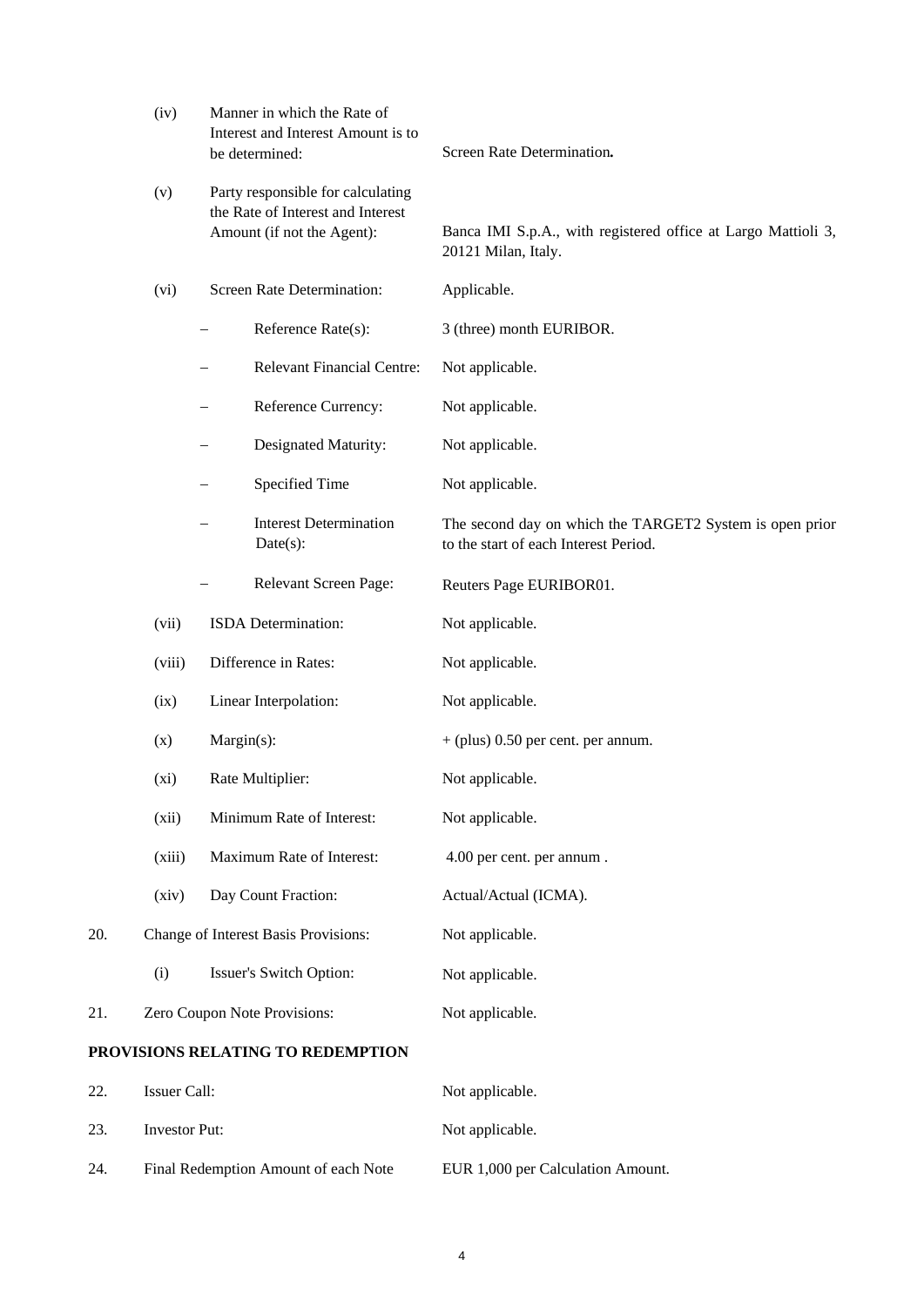25. Early Redemption Amount of each Note payable on redemption for taxation reasons or on event of default and/or the method of calculating the same (if required or if different from that set out in Condition 5(v)): EUR 1,000 per Calculation Amount.

## **GENERAL PROVISIONS APPLICABLE TO THE NOTES**

26. Form of Notes:

|     | (a)                                                                                                         | Form of Notes:                  | Temporary Global Note exchangeable for a Permanent Global<br>Note which is exchangeable for definitive Notes only upon an<br>Exchange Event. |
|-----|-------------------------------------------------------------------------------------------------------------|---------------------------------|----------------------------------------------------------------------------------------------------------------------------------------------|
|     | (b)                                                                                                         | New Global Note:                | Yes.                                                                                                                                         |
| 27. |                                                                                                             | Additional Financial Centre(s): | Not applicable.                                                                                                                              |
| 28. | Talons for future Coupons to be attached to<br>definitive Notes (and dates on which such<br>Talons mature): |                                 | Not applicable.                                                                                                                              |

## **LISTING AND ADMISSION TO TRADING APPLICATION**

These Final Terms comprise the final terms required for issue and public offer in the Public Offer Jurisdiction and admission to trading on the Irish Stock Exchange, of the Notes described herein pursuant to the Euro Medium Term Note Programme of Banca IMI S.p.A.

## **RESPONSIBILITY**

The Issuer accepts responsibility for the information contained in these Final Terms.

Signed on behalf of Banca IMI S.p.A.:

| By: |                 |
|-----|-----------------|
|     | Duly authorised |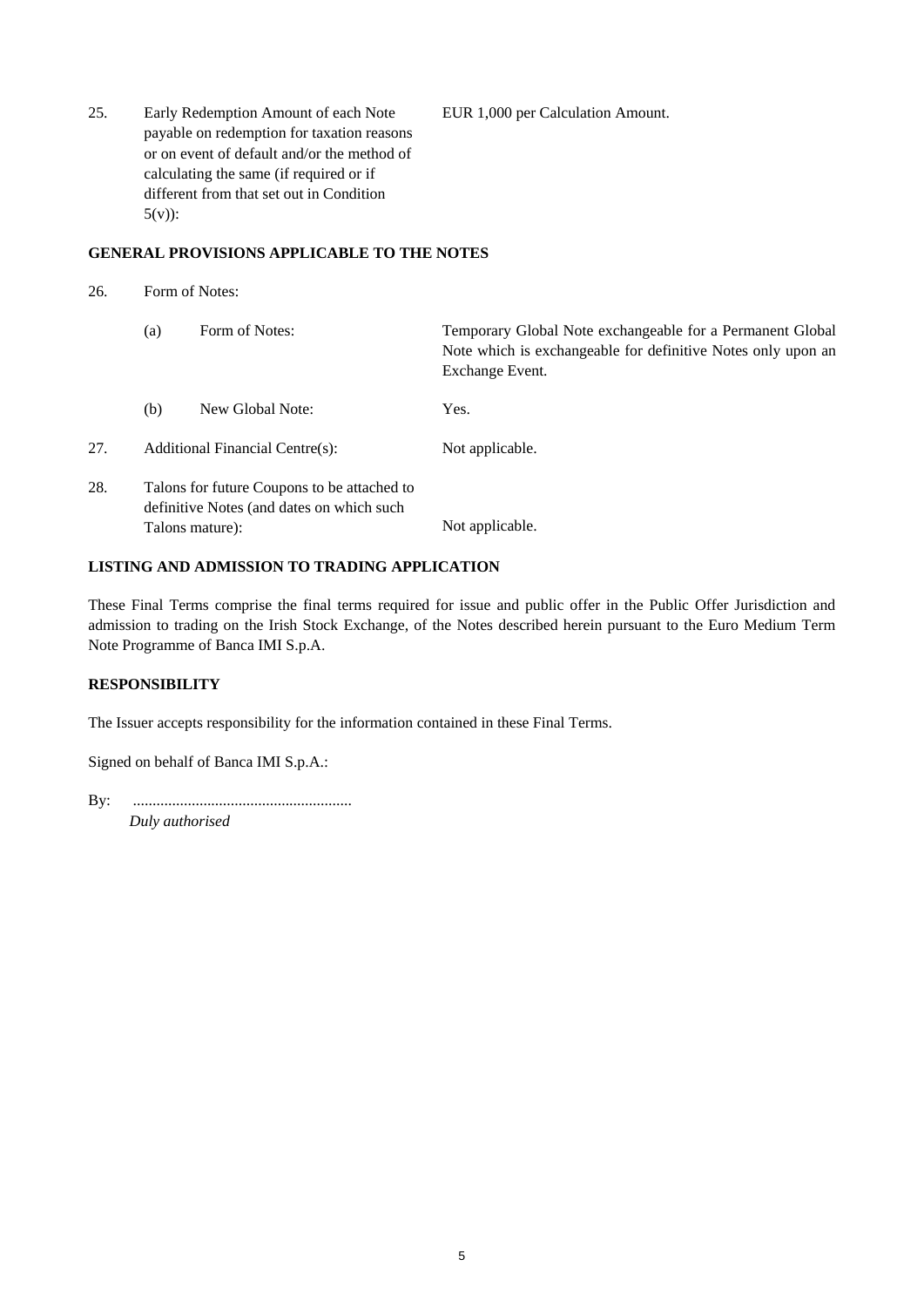## **PART B – OTHER INFORMATION**

#### 1. **LISTING AND ADMISSION TO TRADING**

|    | (i)            | Listing and admission to trading:                              | Application has been made by the Issuer (or on its behalf) for the<br>Notes to be admitted to trading on on the regulated market of the<br>Irish Stock Exchange with effect from the Issue Date.                                                                                                                                |
|----|----------------|----------------------------------------------------------------|---------------------------------------------------------------------------------------------------------------------------------------------------------------------------------------------------------------------------------------------------------------------------------------------------------------------------------|
|    |                |                                                                | Application has also been made by the Issuer to admit the Notes<br>described herein for trading on the Italian multilateral trading<br>facility EuroTLX, which is not a regulated market for the<br>purposes of directive 2004/39/EC.                                                                                           |
|    |                |                                                                | After the Issue Date, application may also be made by the Issuer<br>(or on its behalf) to list the Notes on such further or other stock<br>exchanges or regulated markets or admitted to trading on such<br>other trading venues (including without limitation multilateral<br>trading facilities) as the Issuer may determine. |
|    | (ii)           | Estimate of total expenses related<br>to admission to trading: | EUR 600.                                                                                                                                                                                                                                                                                                                        |
| 2. | <b>RATINGS</b> |                                                                |                                                                                                                                                                                                                                                                                                                                 |
|    | Ratings:       |                                                                | At the date of these Final Terms, the Issuer is rated Baa1 <sup>1</sup> (long-                                                                                                                                                                                                                                                  |

term) and P-2 (short-term) with stable outlook by Moody's Italia S.r.l. **(Moody's**), BBB- (long-term) and A-3 (short-term) with stable outlook by Standard & Poor's Credit Market Services Italy S.r.l. (**Standard & Poor's**) and BBB+ (long-term) and F2 (shortterm) with stable outlook by Fitch Ratings Ltd. (**Fitch**).

 Not applicable. No ratings have been assigned to the Notes at the request of or with the cooperation of the Issuer in the rating process.

## 3. **NOTIFICATION**

The Central Bank of Ireland has provided the *Commissione Nazionale per le Società e la Borsa* (CONSOB) with a certificate of approval attesting that the Base Prospectus has been drawn up in accordance with the Prospectus Directive.

#### 4. **INTERESTS OF NATURAL AND LEGAL PERSONS INVOLVED IN THE ISSUE**

The Notes embed an implicit commission for the Issuer of 0.70 per cent. of the Aggregate Nominal Amount in respect of the assumption by the Issuer of the hedging risk (see further Paragraph 10 of Part B below).The Issuer will act as Calculation Agent under the Notes. Please see the relevant risk factor "*Risk related to the structure of a particular issue of Notes* – *Calculation Agent's Discretion and Conflicts of Interest*" at page 35 of the Base Prospectus.

Banca IMI is a shareholder of EuroTLX SIM S.p.A. who manages the multilateral trading facility EuroTLX on which application for the trading of theNotes thereof has been made or is expected to be made by the Issuer.

 $\frac{1}{1}$ 

Please note that on 22 June 2015 Moody's long-term rating of Banca IMI S.p.A. changed to Baa1 from Baa2, with stable outlook. Such rating is indicated exclusively in these Final Terms.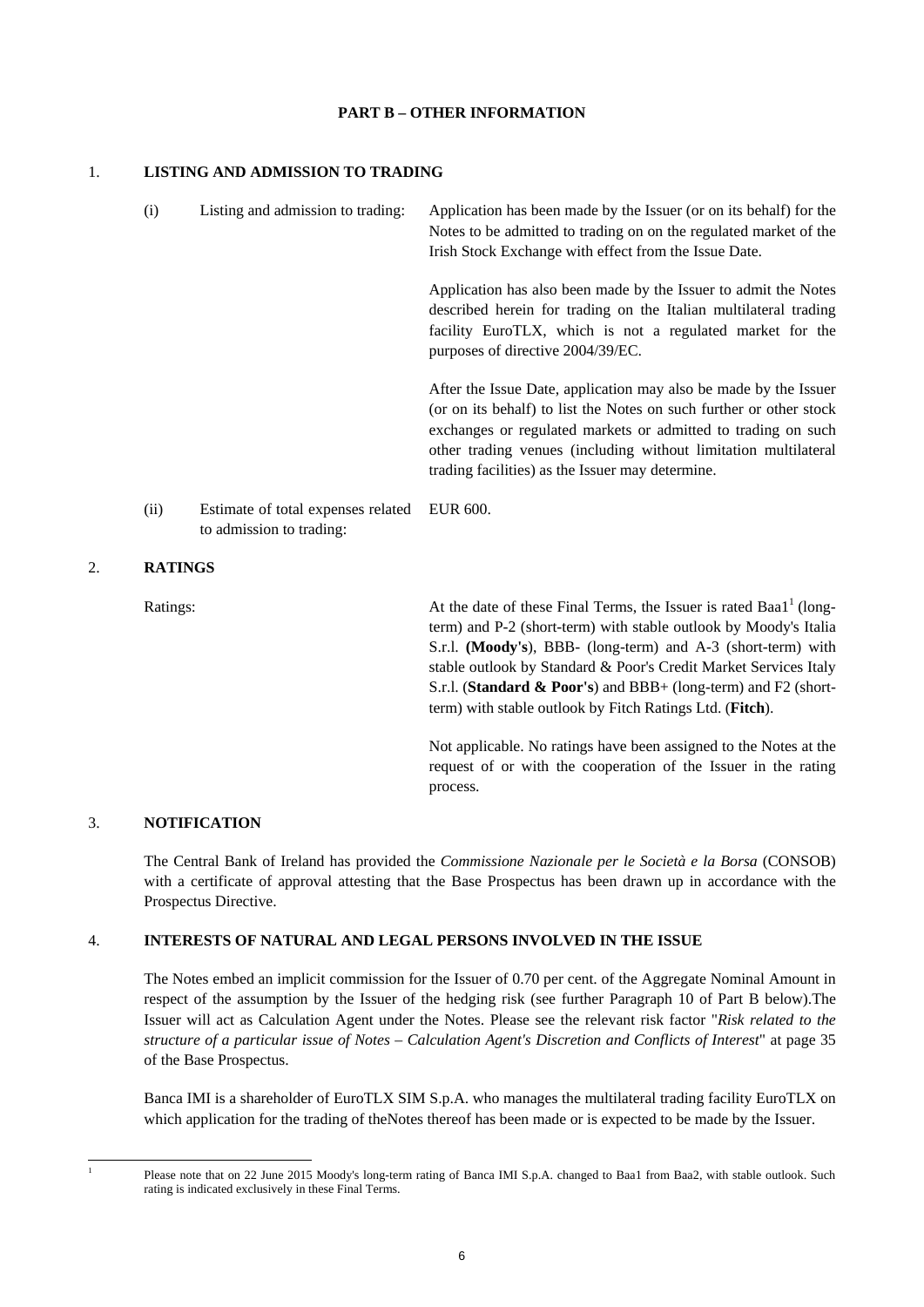Save as discussed above and save for any fees payable to the Managers, so far as the Issuer is aware, no person involved in the issue of the Notes has an interest material to the Offer.

## 5. **REASONS FOR THE OFFER, ESTIMATED NET PROCEEDS AND TOTAL EXPENSES**

| (i)   | Reasons for the offer:    | See "Use of Proceeds" wording in Base Prospectus.                                                                                                                                                                                                                                                            |
|-------|---------------------------|--------------------------------------------------------------------------------------------------------------------------------------------------------------------------------------------------------------------------------------------------------------------------------------------------------------|
| (ii)  | Estimated net proceeds:   | The net proceeds (net of the commissions referred to in item 9 of<br>this Part B below) of the issue of the Notes will be up to EUR<br>29,205,000 (assuming commissions referred to in item 9 of this<br>Part B below will be 2.65 per cent of the Issue Price in respect of<br>all Notes placed).           |
| (iii) | Estimated total expenses: | The estimated total expenses that can be determined as of the<br>Issue Date are up to EUR 600 consisting of Listing Fees, such<br>expenses excluding certain out-of pocket expenses incurred or to<br>be incurred by or on behalf of the Issuer in connection with the<br>admission to trading of the Notes. |

## 6. **YIELD**

Applicable. The yield is 0.579 per cent. per annum at maturity, calculated as the annual expected return as at the Issue Date on the basis of the Issue Price in respect of the Fixed Rate only. It is not an indication of future yield.

## 7. **HISTORIC INTEREST RATES**

Details of historic EURIBOR rates can be obtained from Reuters at page EURIBOR01.

## 8. **OPERATIONAL INFORMATION**

| (i)     | <b>ISIN</b> Code:                                                                                                                                          | XS1254411736.                                                                             |
|---------|------------------------------------------------------------------------------------------------------------------------------------------------------------|-------------------------------------------------------------------------------------------|
| (ii)    | Common Code:                                                                                                                                               | 125441173.                                                                                |
| (iii)   | Any clearing system(s) other than<br>Euroclear Bank S.A./N.V. and<br>Clearstream Banking, société<br>anonyme and the relevant<br>identification number(s): | Not applicable.                                                                           |
| (iv)    | Delivery:                                                                                                                                                  | Delivery against Payment.                                                                 |
| (v)     | Names and addresses of<br>additional Paying Agent(s):                                                                                                      | Not applicable.                                                                           |
| $(v_i)$ | Intended to be held in a manner<br>which would allow Eurosystem<br>eligibility:                                                                            | Yes.<br>Note that the designation '<br>intended upon issue to be<br>common safekeeper and |
|         |                                                                                                                                                            | Notes will be recognised                                                                  |

"yes" simply means that the Notes are deposited with one of the ICSDs as does not necessarily mean that the as eligible collateral for Eurosystem monetary policy and intra-day credit operations by the Eurosystem either upon issue or at any or all times during their life. Such recognition will depend upon satisfaction of the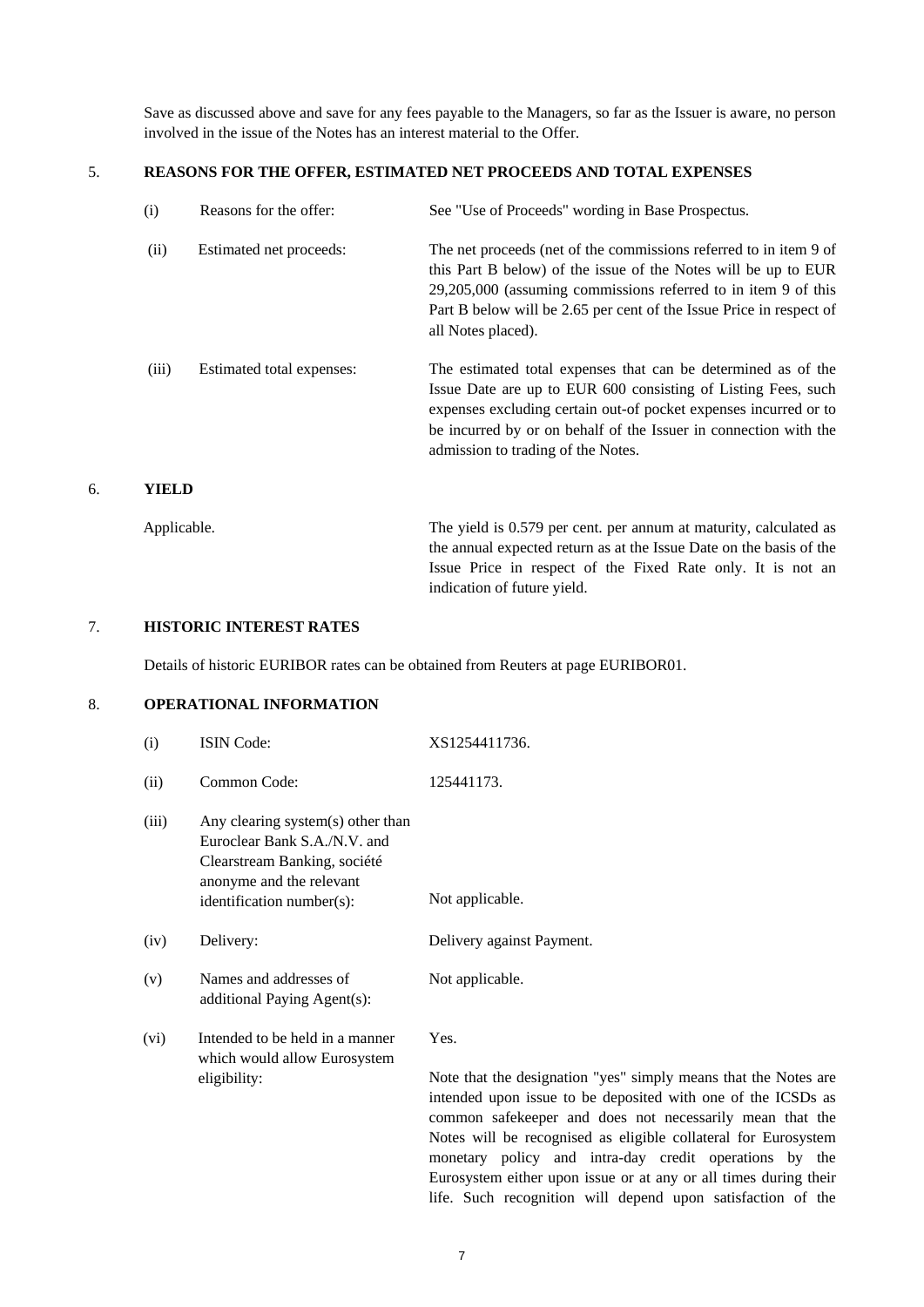Eurosystem eligibility criteria.

## 9. **DISTRIBUTION**

| (i)   | syndicated,<br>If<br>names<br>and<br>addresses of Managers<br>and<br>underwriting commitments:        | Not applicable.                                                                                                                                                                                                                                                                                                                                                                                                    |
|-------|-------------------------------------------------------------------------------------------------------|--------------------------------------------------------------------------------------------------------------------------------------------------------------------------------------------------------------------------------------------------------------------------------------------------------------------------------------------------------------------------------------------------------------------|
| (ii)  | of<br>Date<br>Subscription<br>Agreement:                                                              | Not applicable.                                                                                                                                                                                                                                                                                                                                                                                                    |
| (iii) | <b>Stabilisation Manager:</b>                                                                         | Not applicable.                                                                                                                                                                                                                                                                                                                                                                                                    |
| (iv)  | non-syndicated, name<br>If<br>of<br>relevant Manager, if applicable:                                  | See paragraph 10 below.                                                                                                                                                                                                                                                                                                                                                                                            |
| (v)   | Total<br>commission<br>and<br>concession:                                                             | 2.65 per cent., of the Aggregate Nominal Amount payable to the<br>Managers in respect of the aggregate Notes placed.                                                                                                                                                                                                                                                                                               |
| (vi)  | <b>US Selling Restrictions:</b>                                                                       | Reg. S compliance category 2; TEFRA D.                                                                                                                                                                                                                                                                                                                                                                             |
| (vii) | Public Offer:                                                                                         | Applicable.                                                                                                                                                                                                                                                                                                                                                                                                        |
|       | <b>Public Offer Jurisdictions:</b>                                                                    | the Republic of Italy.                                                                                                                                                                                                                                                                                                                                                                                             |
|       | Offer Period:                                                                                         | An offer (the "Offer") of the Notes may be made by the<br>Managers other than pursuant to Article 3(2) of the Prospectus<br>Directive in Italy ("Public Offer Jurisdiction") during the<br>period from 6 July 2015 to and including 28 July 2015 (the offer<br>period, as it may be amended in case of early closure of the<br>Offer, the "Offer Period"), subject as provided in Paragraph 10<br>of Part B below. |
|       | Financial intermediaries granted<br>specific consent to use the Base<br>Prospectus in accordance with |                                                                                                                                                                                                                                                                                                                                                                                                                    |
|       | the Conditions in it:                                                                                 | Not applicable.                                                                                                                                                                                                                                                                                                                                                                                                    |
|       | <b>General Consent:</b>                                                                               | Not applicable.                                                                                                                                                                                                                                                                                                                                                                                                    |
|       | Offeror                                                                                               | Not applicable.                                                                                                                                                                                                                                                                                                                                                                                                    |

Terms:

## 10. **TERMS AND CONDITIONS OF THE OFFER**

Offer Price: Issue Price

Investors should take into consideration that the Offer Price embeds placement commissions payable by the Issuer to the Managers as described in Paragraph 9 of Part B above. In addition, the Notes embed a further implicit commission for the account of Issuer of 0.70 per cent. of the Aggregate Nominal Amount in respect of the assumption by the Issuer of the hedging risk as specified in Paragraph 4 of Part B above.

Investors should also take into consideration that when the Notes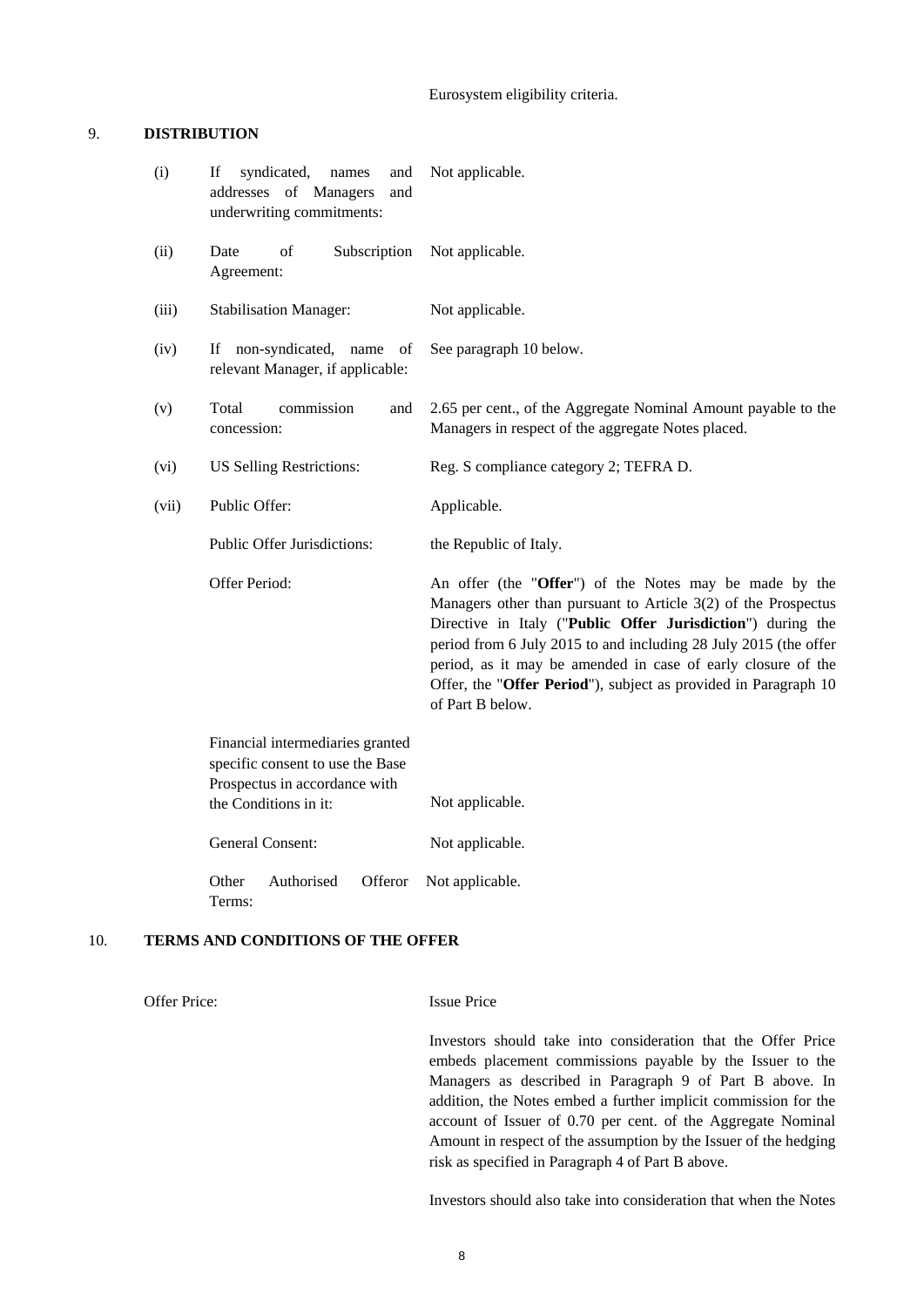are sold on the secondary market after the Offer Period, the above mentioned commissions are not taken into consideration in determining the price at which such Notes may be sold on the secondary market. Conditions to which the offer is subject: Offer of the Notes is conditional on their issue only. The time period, including any possible amendments, during which the offer will be open: See Offer Period specified in Paragraph 9 of Part B above. Description of the application process: The Offer will be open during the Offer Period (as defined in the Paragraph 9 of Part B above). The Notes are being offered to the public in Italy pursuant to Articles 17 and 18 of the Prospectus Directive and the implementing provisions in Italy. The Issuer reserves the right, in its sole discretion, to close the Offer Period early, also in circumstances where purchases of Notes are not yet equal to the maximum amount offered of 30,000 Notes. Notice of the early closure of the Offer period will be given by the Issuer by publication on the website of the Issuer and the Manager. The early closure of the Offer will become effective from the date specified in such notice. The Issuer reserves the right, in its sole discretion, to revoke or withdraw the Offer and the issue of the Notes at any time prior to the Issue Date. Notice of revocation/withdrawal of the Offer will be given by publication on the website of the Issuer and the Manager. Revocation/withdrawal of the Offer will be effective upon publication of such notice. Upon revocation/withdrawal of the Offer, all subscription applications will become void and of no effect, without further notice. During the Offer Period, prospective investors may subscribe the Notes during normal Italian banking hours at the offices (*filiali*) of the Managers by filling in, duly executing (also by appropriate attorneys) and delivering a specific acceptance form (the Acceptance Form) (*Scheda di Adesione*). The Acceptance Form is available at each Manager's office. Subscription of the Notes may not be made by means of financial promoters (*promotori finanziari*). Subscription of the Notes may not be made by means of distance communications techniques.

> There is no limit to the subscription application which may be filled in and delivered by the same prospective investor with the same or different Manager.

> The subscription requests can be revoked by the potential investors through a specific request made at the office of the Manager which has received the relevant subscription forms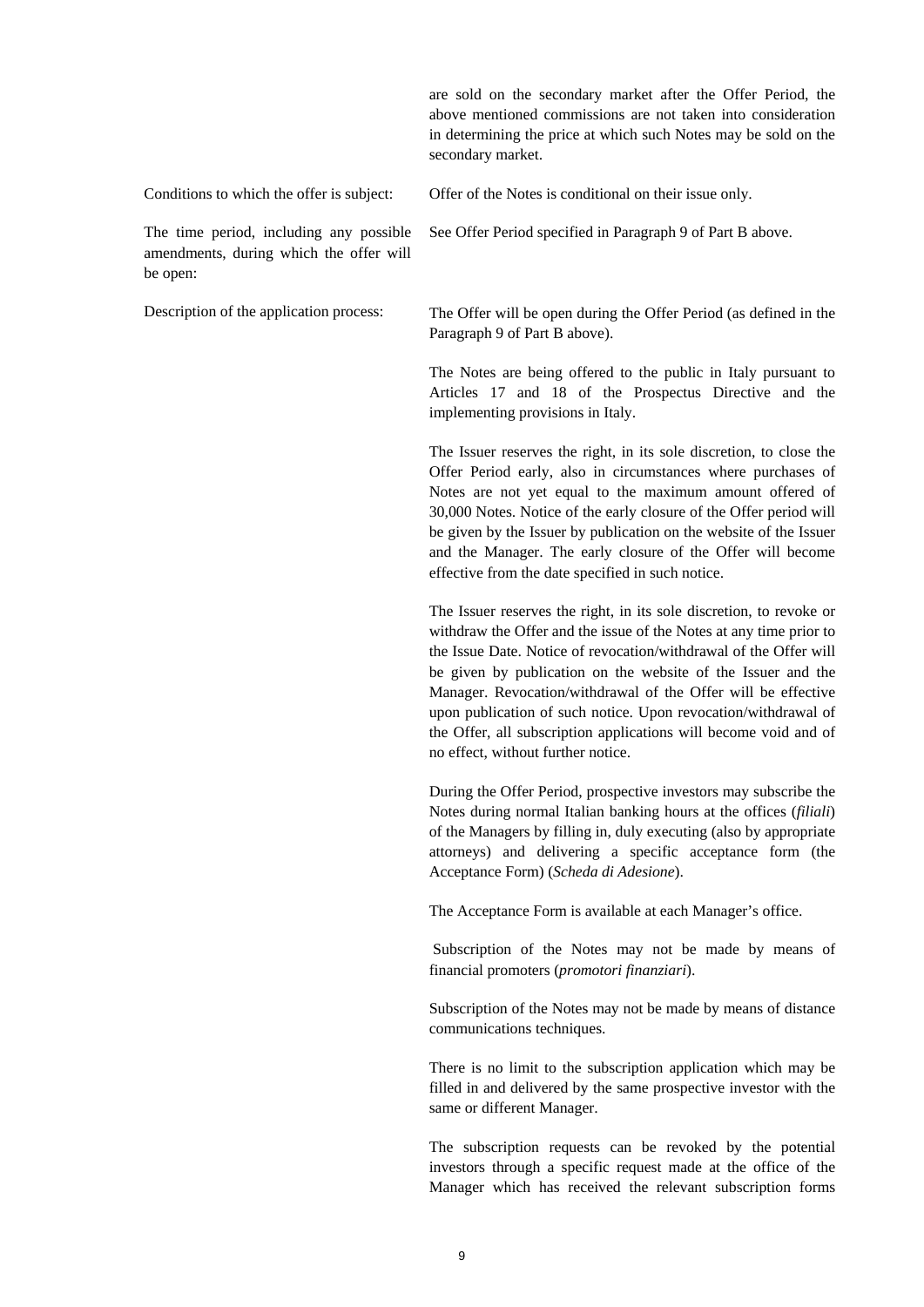within the last day of the Offer Period (i.e., for avoidance of any doubt, 28 July 2015) as amended in the event of an early closure of the Offer Period.

Once the revocation terms are expired, the subscription of the Notes is irrevocable.

| Details of the minimum and/or maximum<br>amount of application:                                                                                        | The Notes may be subscribed in a minimum lot of no. 1 Note<br>(the "Minimum Exercise Amount") and an integral number of<br>Securities higher than the Minimum Exercise Amount and being<br>an integral multiple of 1.                                                                                                  |
|--------------------------------------------------------------------------------------------------------------------------------------------------------|------------------------------------------------------------------------------------------------------------------------------------------------------------------------------------------------------------------------------------------------------------------------------------------------------------------------|
|                                                                                                                                                        | There is no maximum amount of application within the<br>maximum number of Securities offered of 30,000 Notes.                                                                                                                                                                                                          |
| Description of possibility to reduce<br>subscriptions and manner for refunding<br>excess amount paid by applicants:                                    | Not applicable.                                                                                                                                                                                                                                                                                                        |
| Details of the method and time limits for<br>paying up and delivering the Notes:                                                                       | The total consideration for the Notes subscribed must be made<br>by the investor on the Issue Date to the Manager's office which<br>has received the relevant subscription form.                                                                                                                                       |
|                                                                                                                                                        | The Notes will be delivered on the Issue Date, subsequent to the<br>payment of the Offer Price, to potential Noteholders in the<br>deposit accounts held, directly or undirectly, by the Manager at<br>Euroclear and/or Clearstream.                                                                                   |
| Manner in and date on which results of the<br>offer are to be made public:                                                                             | Not later than 5 days on which the TARGET2 System is open<br>following the closing of the Offer Period (as amended in the<br>event of early closure of the offer), the Issuer will notify the<br>public of the results of the Offer through a notice published on<br>the website of either the Issuer and the Manager. |
| Procedure for exercise of any right of pre-<br>emption, negotiability of subscription<br>rights and treatment of subscription rights<br>not exercised: | Not applicable.                                                                                                                                                                                                                                                                                                        |
| Whether tranche(s) have been reserved for<br>certain countries:                                                                                        | The Notes will be offered to the public only in Italy.                                                                                                                                                                                                                                                                 |
|                                                                                                                                                        | Qualified investors, as defined in Article 2 (i) (e) of the<br>Prospectus Directive, are allowed to subscribe any Notes.                                                                                                                                                                                               |
| Process for notification to applicants of the<br>amount allotted and the indication whether<br>dealing may begin before notification is<br>made:       | Each Manager shall notify applicants with amounts allotted.                                                                                                                                                                                                                                                            |
|                                                                                                                                                        | Subscription applications will be satisfied until reaching the<br>maximum Number of Notes offered of 30,000 Notes and                                                                                                                                                                                                  |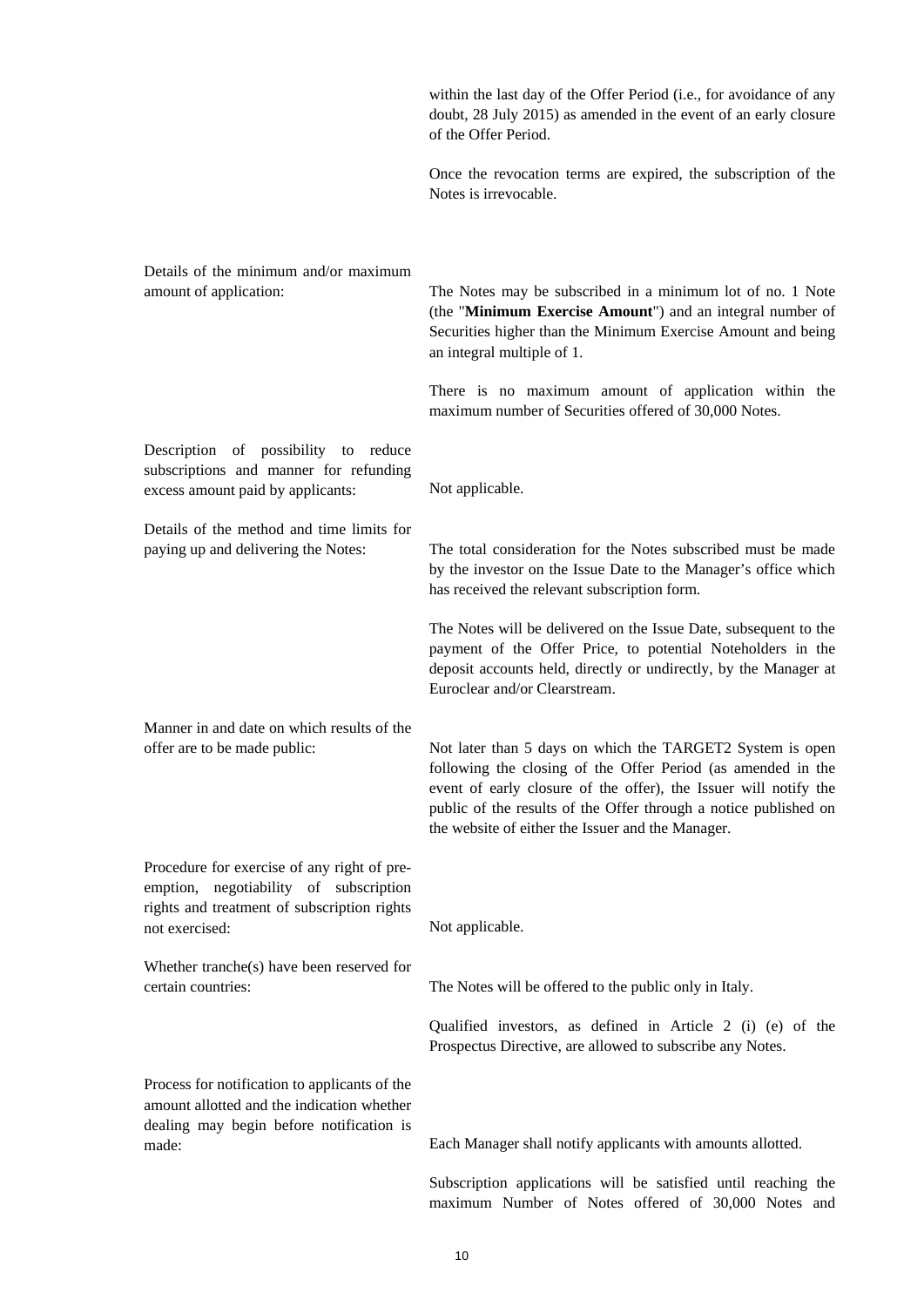thereafter Manager will immediately suspend receipt of further subscription applications and the Offer Period will be closed early by the Issuer accordingly to the procedure described above.

Upon the close of the Offer Period, in the event that, notwithstanding the above, the aggregate amount of Notes requested to be subscribed exceed the maximum Number of Notes offered of 30,000 Notes, the Issuer will allot the Notes in accordance with allotment criteria so to assure transparency and equal treatment amongst all potential subscribers thereof.

Amount of any expenses and taxes specifically charged to the subscriber or

Name(s) and address(es), to the extent known to the Issuer, of the placers in the various countries where the offer takes place:

purchaser: No expenses and duties will be charged by the Issuer to the subscribers of the Notes.

> Investors should take into consideration that the Offer Price embeds placement commissions payable by the Issuer to the Manager as described in Paragraph 9 of Part B above.

> The following entities have agreed to place the Notes on a "best efforts" basis:

- Banca Popolare del Lazio S.c.p.A., with registered office at Via Martiri delle Fosse Ardeatine, 9 - 00049 Velletri;
- Banca del Piemonte S.p.A., with registered office at, Via Cernaia 7, 10121 Turin;
- Cassa di Risparmio di Ferrara S.p.A. in A.S., with registered office at Corso Giovecca 108, 44121 Ferrara ;
- Cassa di Risparmio di Fermo S.p.A., with registered office at Via Don Ernesto Ricci 1, 63900 Fermo ;

#### (the "**Managers**").

The Issuer will act as lead manager of the placement syndicate (*Responsabile del Collocamento* as defined under article 93-bis of the Legislative Decree of 24 February 1998, n. 58, as, as from time to time amended (the "**Financial Services Act**")) but will not act as Manager and, accordingly, will not place any Notes to the public in Italy.

The Issuer and the Managers have agreed under a placement agreement (the "**Placement Agreement**") the Managers will place the Notes without a firm commitment. The Placement Agreement will be dated on or about 3 July 2015.

Name(s) and address(es) of the entities which have a firm commitment to act as intermediaries in secondary market trading, providing liquidity through bid and offer rates and description of the main terms of its/their commitment: Not applicable.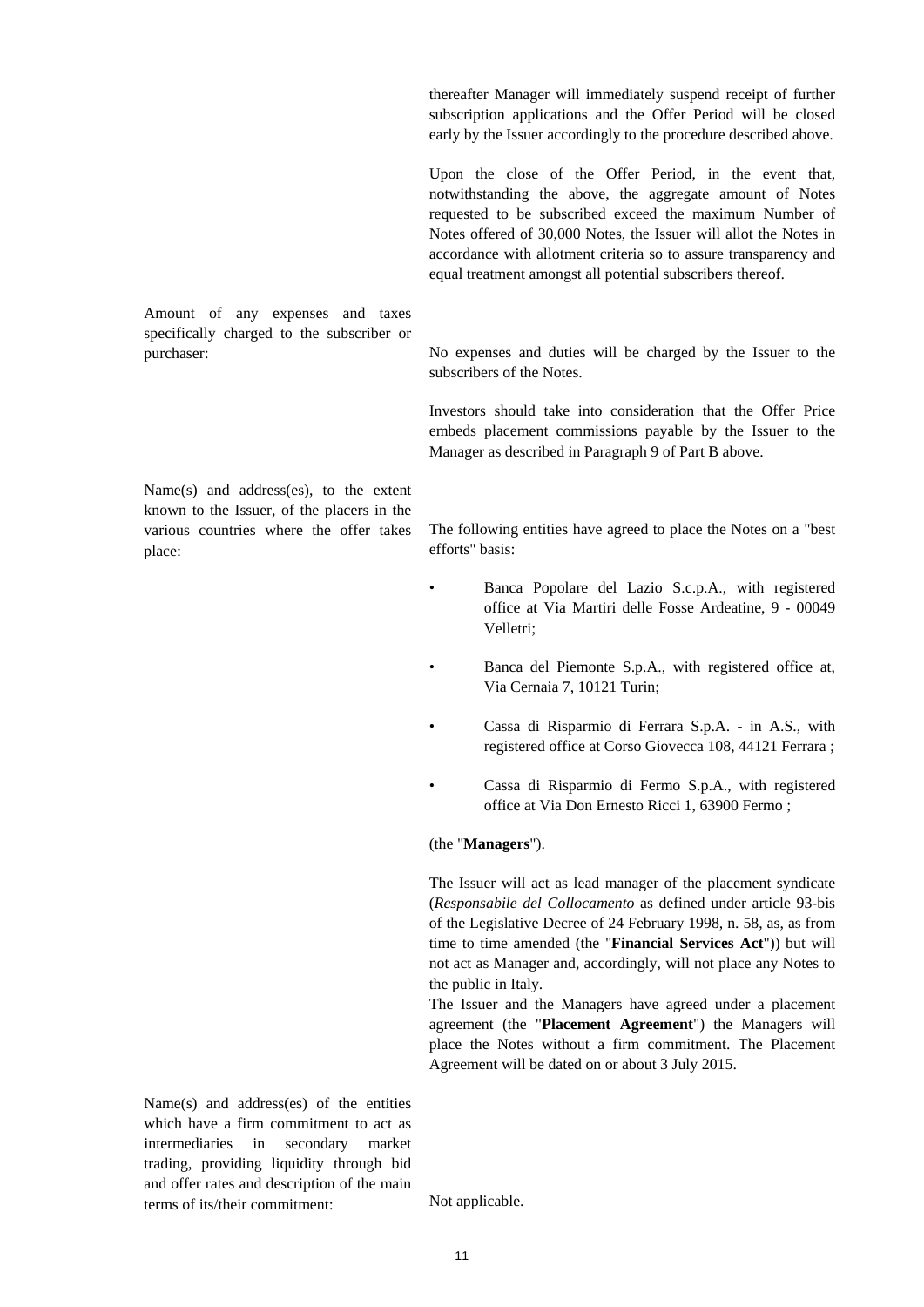## APPLICABLE FINAL TERMS - SUMMARY OF THE NOTES

*Summaries are made up of disclosure requirements known as* "*"Elements*"*. These Elements are numbered in Sections A – E (A.1 – E.7).* 

*This Summary contains all the Elements required to be included in a summary for this type of Notes and Issuer. Because some Elements are not required to be addressed, there may be gaps in the numbering sequence of the Elements.* 

*Even though an Element may be required to be inserted in the summary because of the type of Notes and Issuer, it is possible that no relevant information can be given regarding the Element. In this case a short description of the Element is included in the summary with the mention of "not applicable".* 

## **SECTION A – INTRODUCTION AND WARNINGS**

**Element A.1** *This summary should be read as an introduction to the Base Prospectus and the applicable Final Terms. Any decision to invest in any Notes should be based on a consideration of this Base Prospectus as a whole, including any documents incorporated by reference and the applicable Final Terms. Where a claim relating to information contained in the Base Prospectus and the applicable Final Terms is brought before a court in a Member State of the European Economic Area, the plaintiff may, under the national legislation of the Member State where the claim is brought, be required to bear the costs of translating the Base Prospectus and the applicable Final Terms before the legal proceedings are initiated. Civil liability attaches to the Issuer solely on the basis of this summary, including any translation of it, but only if the summary is misleading, inaccurate or inconsistent when read together with the other parts of this Base Prospectus and the applicable Final Terms or, following the implementation of the relevant provisions of Directive 2010/73/EU in the relevant Member State, it does not provide, when read together with the other parts of this Base Prospectus and the applicable Final Terms, key information in order to aid investors when considering whether to invest in the Notes.*  **A.2** *Not Applicable – The Issuer does not consent to the use of the Base Prospectus for subsequent resales.*

## **SECTION B – ISSUER**

| <b>Element</b> |                                                                                                                                                                                                                                                                                                                      |
|----------------|----------------------------------------------------------------------------------------------------------------------------------------------------------------------------------------------------------------------------------------------------------------------------------------------------------------------|
|                | Legal and commercial name of the Issuer                                                                                                                                                                                                                                                                              |
| B.1            | Banca IMI S.p.A.                                                                                                                                                                                                                                                                                                     |
|                | Domicile / legal form / legislation / country of incorporation                                                                                                                                                                                                                                                       |
| B.2            | The Issuer is incorporated as a <i>società per azioni</i> with limited liability under the laws of the Republic of Italy.<br>The Issuer is registered with the Companies' Register of Milan under No. 04377700150. Its registered office is<br>at Largo Mattioli 3, 20121 Milan, with telephone number +39 02 72611. |
|                | <b>Trend information</b>                                                                                                                                                                                                                                                                                             |
| B.4b           | Not applicable - There are no known trends, uncertainties, demands, commitments or events that are reasonably                                                                                                                                                                                                        |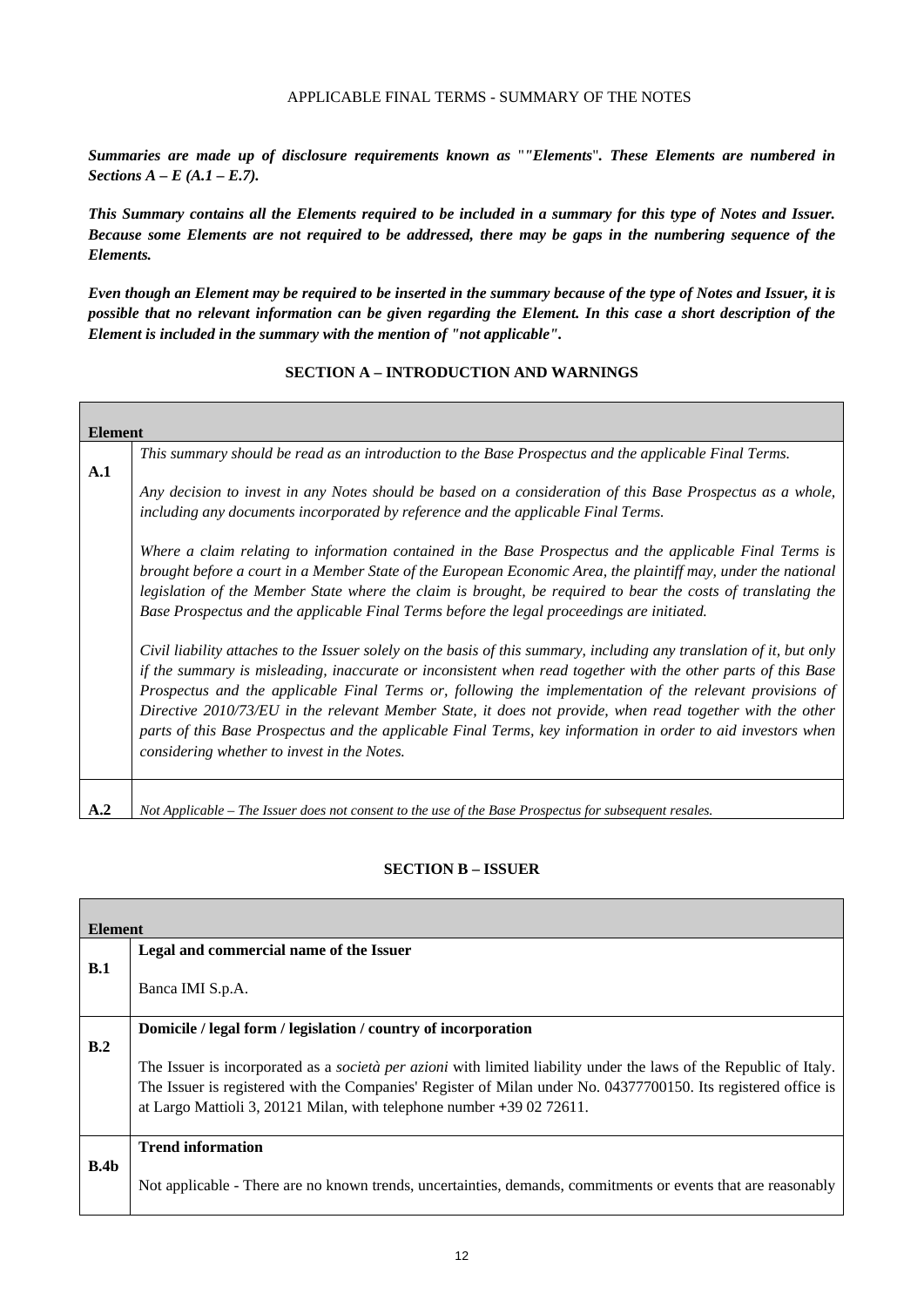|             | likely to have a material effect on the Issuer's prospects for its current financial year.                                                                                                                              |                  |                                    |
|-------------|-------------------------------------------------------------------------------------------------------------------------------------------------------------------------------------------------------------------------|------------------|------------------------------------|
|             |                                                                                                                                                                                                                         |                  |                                    |
|             |                                                                                                                                                                                                                         |                  |                                    |
|             | <b>Description of the Group</b>                                                                                                                                                                                         |                  |                                    |
| B.5         |                                                                                                                                                                                                                         |                  |                                    |
|             | The Issuer is a company belonging to the Intesa Sanpaolo banking group, of which Intesa Sanpaolo S.p.A. is                                                                                                              |                  |                                    |
|             | the parent company.                                                                                                                                                                                                     |                  |                                    |
|             | <b>Profit forecast or estimate</b>                                                                                                                                                                                      |                  |                                    |
| B.9         |                                                                                                                                                                                                                         |                  |                                    |
|             | Not applicable - No profit forecasts or estimates have been made in the Base Prospectus.                                                                                                                                |                  |                                    |
|             |                                                                                                                                                                                                                         |                  |                                    |
|             | <b>Audit report qualifications</b>                                                                                                                                                                                      |                  |                                    |
| B.10        |                                                                                                                                                                                                                         |                  |                                    |
|             | Not applicable - No qualifications are contained in any audit report included in the Base Prospectus.                                                                                                                   |                  |                                    |
|             | Selected historical key financial information                                                                                                                                                                           |                  |                                    |
| <b>B.12</b> |                                                                                                                                                                                                                         |                  |                                    |
|             | The audited consolidated balance sheets and income statements as of, and for each of the years ended,                                                                                                                   |                  |                                    |
|             | 31 December 2012 and 2013 and certain unaudited consolidated selected income statement and selected                                                                                                                     |                  |                                    |
|             | balance sheet figures for the three months ending 31 March 2014 have been extracted without any adjustment<br>from, and are qualified by reference to and should be read in conjunction with, the Issuer's consolidated |                  |                                    |
|             | financial statements in respect of those dates and periods:                                                                                                                                                             |                  |                                    |
|             |                                                                                                                                                                                                                         |                  |                                    |
|             |                                                                                                                                                                                                                         |                  |                                    |
|             | Audited Consolidated Balance Sheets for the year ending 31 December 2013 compared with corresponding<br>figures for the year ending 31 December 2012                                                                    |                  |                                    |
|             |                                                                                                                                                                                                                         |                  |                                    |
|             | <b>Assets</b>                                                                                                                                                                                                           | 31 December 2013 | 31 December 2012                   |
|             |                                                                                                                                                                                                                         |                  | (EUR thousand)                     |
|             | Cash and cash equivalents                                                                                                                                                                                               | 2                | 3                                  |
|             | Financial assets held for trading                                                                                                                                                                                       | 55,329,273       | 69,231,420                         |
|             | Available-for-sale financial assets                                                                                                                                                                                     |                  |                                    |
|             |                                                                                                                                                                                                                         | 6,122,475        | 6,714,432                          |
|             | Due from banks                                                                                                                                                                                                          | 54,664,821       | 56,403,295                         |
|             | Loans to customers                                                                                                                                                                                                      | 20,364,686       | 17,398,110                         |
|             | Hedging derivatives                                                                                                                                                                                                     | 551,671          | 1,091,276                          |
|             | Equity investments<br>Property and equipment                                                                                                                                                                            | 12,208<br>1,218  | 13,535<br>751                      |
|             | Intangible assets                                                                                                                                                                                                       | 355              | 194,183                            |
|             | of which:                                                                                                                                                                                                               |                  |                                    |
|             | - goodwill                                                                                                                                                                                                              |                  | 194,070                            |
|             | Tax assets                                                                                                                                                                                                              | 610,740          | 294,290                            |
|             | a) current                                                                                                                                                                                                              | 414,174          | 101,558                            |
|             | b) deferred                                                                                                                                                                                                             | 196,566          | 192,732                            |
|             | Other assets                                                                                                                                                                                                            | 403,696          | 451,340                            |
|             | <b>Total Assets</b>                                                                                                                                                                                                     | 138,061,145      | 151,792,635                        |
|             |                                                                                                                                                                                                                         |                  |                                    |
|             | <b>Liabilities and Equity</b>                                                                                                                                                                                           | 31 December 2013 | 31 December 2012<br>(EUR thousand) |
|             | Due to banks                                                                                                                                                                                                            | 44,973,642       | 42,471,641                         |
|             | Due to customers                                                                                                                                                                                                        | 12,527,587       | 7,602,384                          |
|             | Securities issued                                                                                                                                                                                                       | 28,945,210       | 32,764,994                         |
|             | Financial liabilities held for trading<br>Financial liabilities at fair value                                                                                                                                           | 47,017,075       | 63,969,708                         |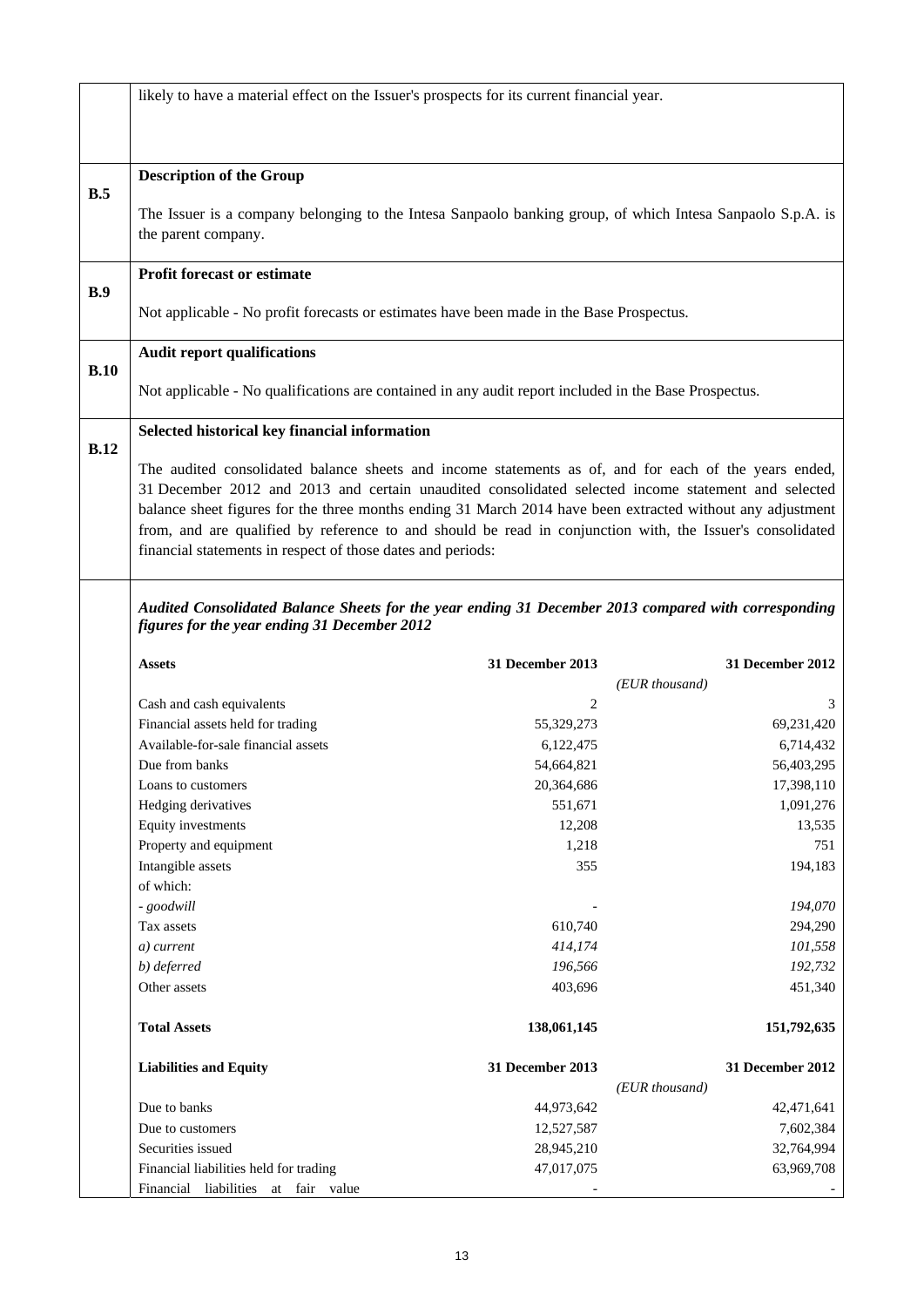| <b>Total Liabilities and Equity</b>    | 138,061,145 | 151,792,635 |
|----------------------------------------|-------------|-------------|
|                                        |             |             |
| Profit for the year                    | 146,895     | 642,494     |
| interests $(+/-)$                      |             |             |
| Equity attributable to non-controlling |             |             |
| Share capital                          | 962,464     | 962,464     |
| Share premium reserve                  | 581,260     | 581,260     |
| Reserves                               | 1,534,957   | 1,396,770   |
| Fair value reserves                    | 10,497      | (106, 208)  |
| b) other provisions                    | 29,793      | 23,668      |
| a) pensions and similar obligations    | 12          | 12          |
| Provisions for risks and charges       | 29,805      | 23,680      |
| Post-employment benefits               | 8,569       | 9,199       |
| Other liabilities                      | 418,353     | 407,355     |
| b) deferred                            | 33,747      | 26,272      |
| a) current                             | 395,883     | 366,462     |
| Tax liabilities                        | 429,630     | 392,734     |
| Hedging derivatives                    | 475,201     | 674,160     |
| through profit and loss                |             |             |

*Audited Consolidated Income Statements for the year ending 31 December 2013 compared with corresponding figures for the year ending 31 December 2012* 

|                                          | <b>31 December 2013</b> | 31 December 2012 |
|------------------------------------------|-------------------------|------------------|
|                                          |                         | (EUR thousand)   |
| Interest and similar income              | 2,212,227               | 2,382,980        |
| Interest and similar expense             | (1,642,834)             | (1,815,889)      |
| Net interest income                      | 569,393                 | 567,091          |
| Fee and commission income                | 439,605                 | 399,258          |
| Fee and commission expense               | (243,743)               | (178, 332)       |
| Net fee and commission income            | 195,862                 | 220,926          |
| Dividends and similar income             | 94,676                  | 334,347          |
| Profits (Losses) on trading              | 263,136                 | 246,636          |
| Profit (Losses) on hedging               | 7,364                   | 17,467           |
| Profits (Losses) on disposal<br>or       | 147,013                 | 114,034          |
| repurchase of:                           |                         |                  |
| a) loans and receivables                 | 3,944                   | 3,499            |
| b) available-for-sale financial assets   | 178,197                 | 123,954          |
| c) held-to-maturity investments          |                         |                  |
| d) financial liabilities                 | (35, 128)               | (13, 419)        |
| Profits (Losses) on financial assets and |                         | (25,062)         |
| liabilities at fair value through profit |                         |                  |
| and loss                                 |                         |                  |
| <b>Total income</b>                      | 1,277,444               | 1,475,439        |
| Impairment<br>losses/reversal<br>of      | (268, 286)              | (110, 549)       |
| impairment losses on:                    |                         |                  |
| a) loans and receivables                 | 239,566                 | (105, 228)       |
| b) available-for-sale financial assets   | (3,604)                 |                  |
| c) held-to-maturity investments          |                         |                  |
| d) other financial assets                | (25,116)                | (5,321)          |
| <b>Net financial income</b>              | 1,009,158               | 1,364,890        |
| Net banking and insurance income         | 1,009,158               | 1,364,890        |
| Administrative expenses                  | (359,982)               | (350, 581)       |
| a) personnel expenses                    | (114, 825)              | (131,760)        |
| b) other administrative expenses         | (245, 157)              | (218, 821)       |
| Net accruals to provision for risks and  | (10,000)                | (16,000)         |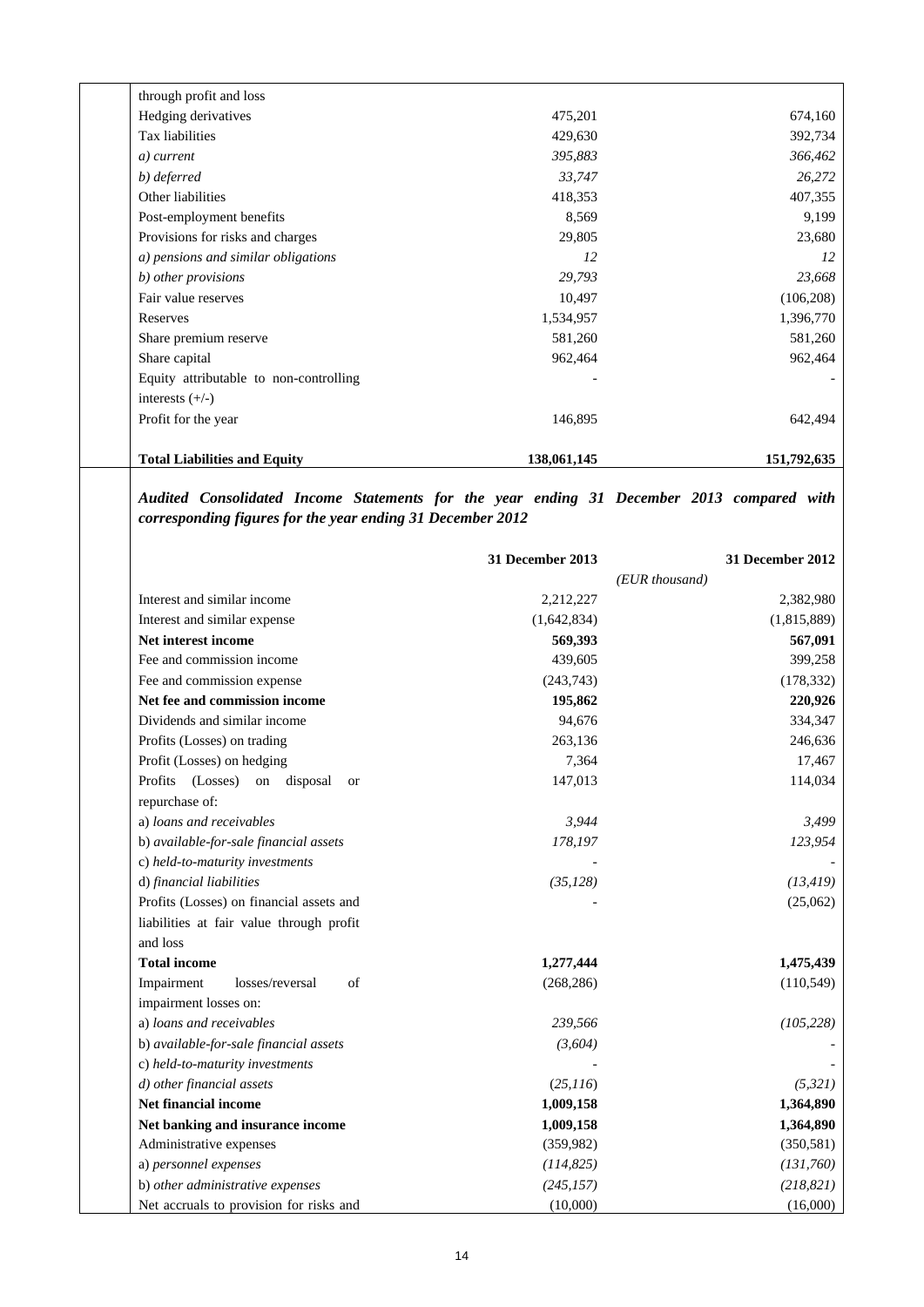| Net interest income                                                                                                                                                       | (EUR thousand)<br>168.101 | 130.579       | $(\text{per cent})$<br>28.7 |
|---------------------------------------------------------------------------------------------------------------------------------------------------------------------------|---------------------------|---------------|-----------------------------|
|                                                                                                                                                                           | <b>31 March 2014</b>      | 31 March 2013 | Percentage variation        |
| Consolidated Income Statement Selected Figures for the three months ending 31 March 2014 compared with<br>corresponding figures for the three months ending 31 March 2013 |                           |               |                             |
| the parent                                                                                                                                                                |                           |               |                             |
| Profit attributable to the owners of                                                                                                                                      | 146,895                   |               | 642,494                     |
| controlling interests                                                                                                                                                     |                           |               |                             |
| Profit (loss) attributable to non-                                                                                                                                        |                           |               |                             |
| Profit for the year                                                                                                                                                       | 146,895                   |               | 642,494                     |
| operations                                                                                                                                                                |                           |               |                             |
| Post-tax profit from continuing                                                                                                                                           | 146,895                   |               | 642,494                     |
| Income tax expense                                                                                                                                                        | (319, 353)                |               | (364, 593)                  |
| operations                                                                                                                                                                |                           |               |                             |
| Pre-tax profit from continuing                                                                                                                                            | 466,248                   |               | 1,007,087                   |
| Impairment of goodwill                                                                                                                                                    | 194,070                   |               |                             |
| investments                                                                                                                                                               |                           |               |                             |
| Net gains on sales of equity                                                                                                                                              | 17,839                    |               | 4,396                       |
| <b>Operating expenses</b>                                                                                                                                                 | (366, 679)                |               | (362, 199)                  |
| Other operating income (expenses)                                                                                                                                         | 6,687                     |               | 4,771                       |
| Amortisation and net impairment<br>losses on intangible assets                                                                                                            | (65)                      |               | (31)                        |
| on property and equipment                                                                                                                                                 |                           |               |                             |
| Depreciation and net impairment losses                                                                                                                                    | (319)                     |               | (358)                       |
| charges                                                                                                                                                                   |                           |               |                             |

| Net interest income |                                           |         |         |      |  |
|---------------------|-------------------------------------------|---------|---------|------|--|
|                     |                                           | 168,101 | 130,579 | 28.7 |  |
|                     | Total income                              | 424,929 | 371,774 | 14.3 |  |
|                     | Operating expenses                        | 99,726  | 92.410  | 7.9  |  |
|                     | Net financial income                      | 384,337 | 322,471 | 19.2 |  |
|                     | Pre-tax profit from continuing operations | 285,396 | 230,919 | 23.6 |  |
|                     | Profit for the period                     | 180.496 | 145,036 | 24.4 |  |
|                     |                                           |         |         |      |  |

*Consolidated Balance Sheet Selected Figures for the three months ending 31 March 2014 compared with corresponding figures for the year ending 31 December 2013* 

|                  | <b>31 March 2014</b> | 31 December 2013 | <b>Percentage variation</b> |
|------------------|----------------------|------------------|-----------------------------|
|                  | $(EUR$ million)      |                  | (per cent)                  |
| Net investments  | 30,188.3             | 28,676.9         | 5.3                         |
| Net revenue      | 33,957.9             | 31,781.6         | 6.8                         |
| Indirect revenue |                      |                  | n.a                         |
| Financial assets | 66,624.7             | 61,451.7         | 8.4                         |
| Total assets     | 144,927.8            | 138,061.1        | 5.0                         |
| Net equity       | 3,424.4              | 3,236.1          | 5.8                         |

## *Statements of no significant or material adverse change*

 There has been no significant change in the financial or trading position of the Issuer since 31 March 2014 and there has been no material adverse change in the prospects of the Issuer since 31 December 2013.

## **B.13 Events impacting the Issuer's solvency**

Not applicable - There are no recent events particular to the Issuer which are to a material extent relevant to the evaluation of the Issuer's solvency.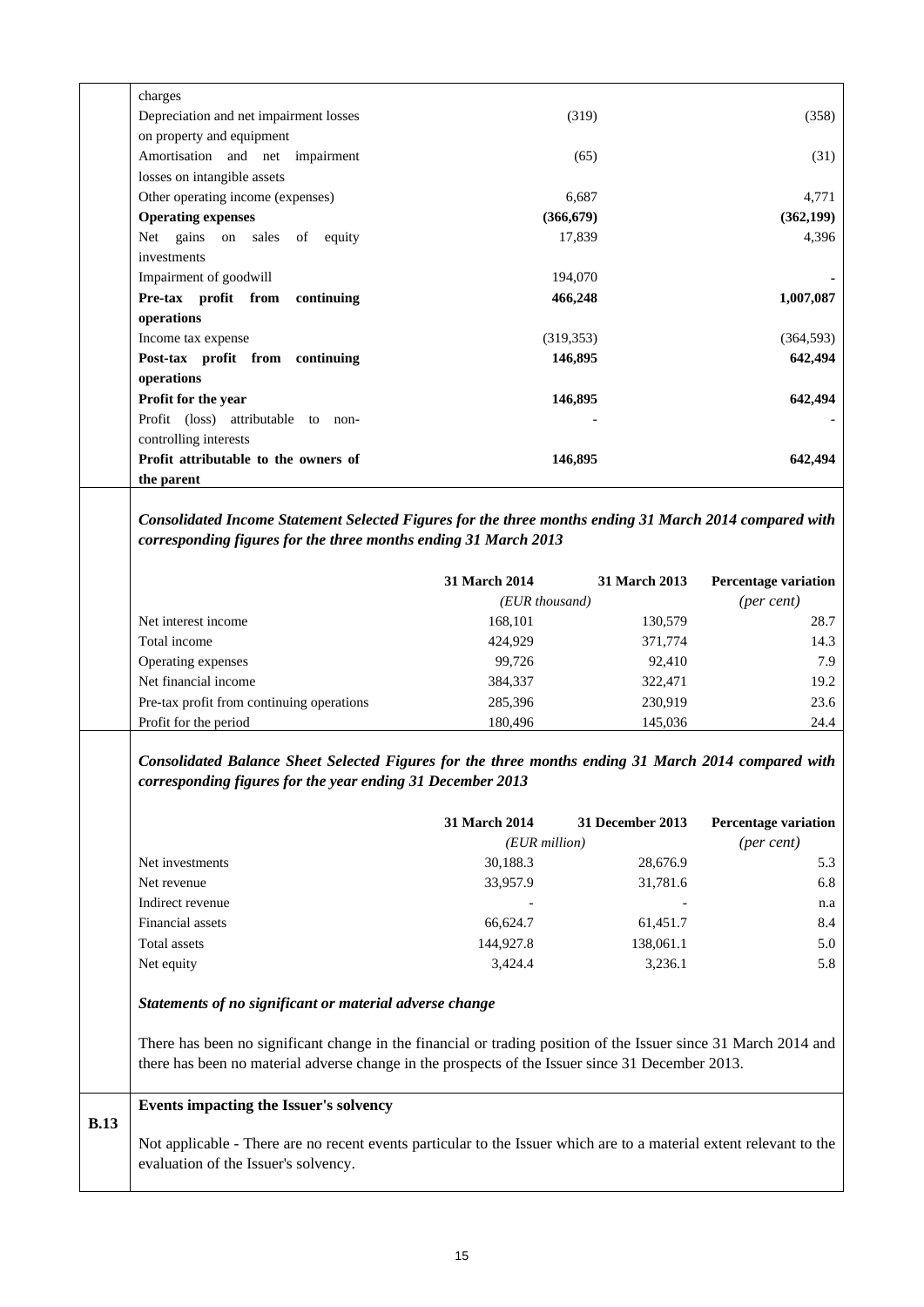| <b>B.14</b> | Dependence upon other group entities                                                                                                                                                                                                                                                                                                                                                                                                                                                                                                                                                                   |
|-------------|--------------------------------------------------------------------------------------------------------------------------------------------------------------------------------------------------------------------------------------------------------------------------------------------------------------------------------------------------------------------------------------------------------------------------------------------------------------------------------------------------------------------------------------------------------------------------------------------------------|
|             | The Issuer is subject to the management and co-ordination of its sole shareholder, Intesa Sanpaolo S.p.A.,<br>which is the parent company of the Intesa Sanpaolo banking group, to which the Issuer belongs.                                                                                                                                                                                                                                                                                                                                                                                           |
| <b>B.15</b> | <b>Principal activities</b>                                                                                                                                                                                                                                                                                                                                                                                                                                                                                                                                                                            |
|             | The Issuer is a banking institution established under the laws of the Republic of Italy engaged in investment<br>banking activities. The Issuer is the investment banking arm and securities firm of Gruppo Intesa Sanpaolo and<br>it offers a wide range of capital markets, investment banking and special lending services to a diversified client<br>base including banks, companies, institutional investors, entities and public bodies. The Issuer's business is<br>divided into four business divisions: Capital Markets, Finance & Investments, Investment Banking and<br>Structured Finance. |
| B.16        | <b>Controlling shareholders</b>                                                                                                                                                                                                                                                                                                                                                                                                                                                                                                                                                                        |
|             | The Issuer is a wholly-owned direct subsidiary of Intesa Sanpaolo S.p.A., the parent company of the Intesa<br>Sanpaolo banking group.                                                                                                                                                                                                                                                                                                                                                                                                                                                                  |
| B.17        | <b>Credit ratings</b>                                                                                                                                                                                                                                                                                                                                                                                                                                                                                                                                                                                  |
|             | The Issuer has been rated Baa2 (long-term) and P-2 (short-term) with stable outlook by Moody's Italia S.r.l.<br>(Moody's), BBB- (long-term) and A-3 (short-term) with stable outlook by Standard & Poor's Credit Market<br>Services Italy S.r.l. (Standard & Poor's) and BBB+ (long-term) and F2 (short-term) with stable outlook by Fitch<br>Ratings Ltd. (Fitch).                                                                                                                                                                                                                                    |
|             | Not applicable $-$ No ratings have been assigned to the Notes at the request of or with the co-operation of the<br>Issuer in the rating process.                                                                                                                                                                                                                                                                                                                                                                                                                                                       |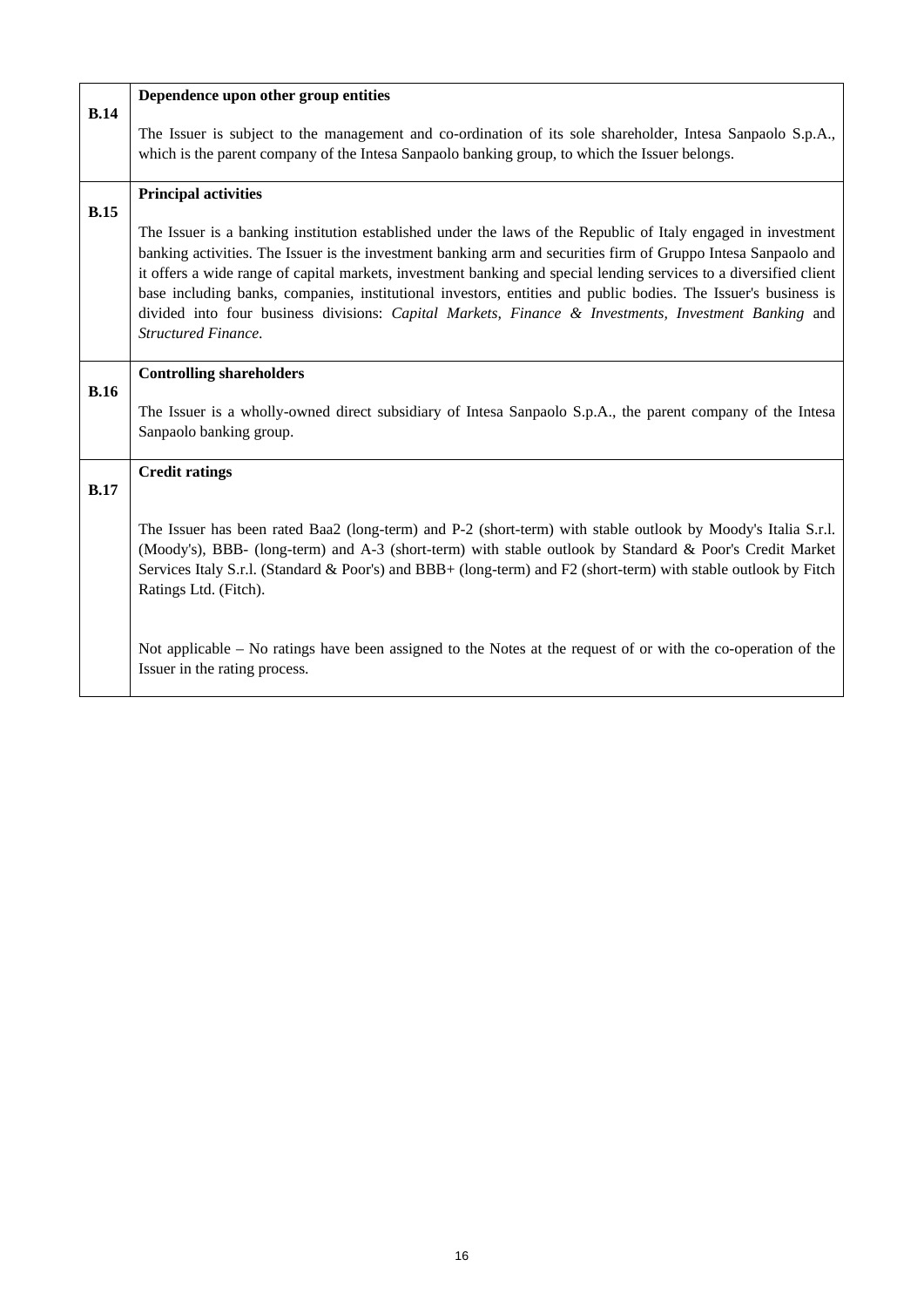# **SECTION C – NOTES**

| <b>Element</b> |                                                                                                                                                                                                                                                                                                                                                                                                                                                                                                             |
|----------------|-------------------------------------------------------------------------------------------------------------------------------------------------------------------------------------------------------------------------------------------------------------------------------------------------------------------------------------------------------------------------------------------------------------------------------------------------------------------------------------------------------------|
| C.1            | Type and class of the Notes                                                                                                                                                                                                                                                                                                                                                                                                                                                                                 |
|                | Title of Notes:<br>Fixed to Floating Rate Notes.                                                                                                                                                                                                                                                                                                                                                                                                                                                            |
|                | Series Number: 5                                                                                                                                                                                                                                                                                                                                                                                                                                                                                            |
|                | Tranche Number: 1                                                                                                                                                                                                                                                                                                                                                                                                                                                                                           |
|                | <b>ISIN Code:</b><br>XS1254411736.                                                                                                                                                                                                                                                                                                                                                                                                                                                                          |
|                | Common Code: 125441173.                                                                                                                                                                                                                                                                                                                                                                                                                                                                                     |
|                | Relevant Clearing Systems(s): The Notes will settle in Euroclear and Clearstream, Luxembourg.                                                                                                                                                                                                                                                                                                                                                                                                               |
| C.2            | <b>Currency of the Notes</b>                                                                                                                                                                                                                                                                                                                                                                                                                                                                                |
|                | The Notes are denominated in Euro ("EUR"). Payments of interest in respect of the Notes will be made in<br>EUR. Payments of principal in respect of the Notes will be made in EUR.                                                                                                                                                                                                                                                                                                                          |
|                | <b>Restrictions on free transferability</b>                                                                                                                                                                                                                                                                                                                                                                                                                                                                 |
| C.5            | Regulation S Compliance Category 2. TEFRA D.                                                                                                                                                                                                                                                                                                                                                                                                                                                                |
| C.8            | Description of the rights attaching to the Notes                                                                                                                                                                                                                                                                                                                                                                                                                                                            |
|                | Status: The Notes and any relative Coupons constitute direct, unconditional, unsubordinated and unsecured<br>obligations of the Issuer and rank pari passu among themselves and (save for certain obligations required to be<br>preferred by law) equally with all other unsecured obligations (other than subordinated obligations, if any) of<br>the Issuer, from time to time outstanding.                                                                                                               |
|                | <b>Negative pledge:</b> The Notes do not have the benefit of a negative pledge.                                                                                                                                                                                                                                                                                                                                                                                                                             |
|                | Deed of covenant: The Notes have the benefit of a deed of covenant dated on or around 8 August 2014.                                                                                                                                                                                                                                                                                                                                                                                                        |
|                | Right to interest: Notes may bear interest as determined in accordance with item C.9 below.                                                                                                                                                                                                                                                                                                                                                                                                                 |
|                | Right to redemption: The early redemption amount or final redemption amount is determined in accordance<br>with item C.9 below.                                                                                                                                                                                                                                                                                                                                                                             |
|                | Taxation: the Issuer is not obliged to gross up any payments in respect of the Notes and shall not be liable for<br>or otherwise obliged to pay any tax, duty, withholding or other payment which may arise as a result of the<br>ownership, transfer, presentation and surrender for payment, or enforcement of any Note and all payments<br>made by the Issuer shall be made subject to any such tax, duty, withholding or other payment which may be<br>required to be made, paid, withheld or deducted. |
|                | All payments in respect of the Notes will be made subject to any withholding or deduction required pursuant to<br>the Foreign Account Tax Compliance Act, as provided in Condition 4(ii)                                                                                                                                                                                                                                                                                                                    |
|                | Events of Default: The terms of the Notes will contain, amongst others, the following events of default:                                                                                                                                                                                                                                                                                                                                                                                                    |
|                | default in payment of any principal or interest due in respect of the Notes, continuing for a specified<br>(a)<br>period of time;                                                                                                                                                                                                                                                                                                                                                                           |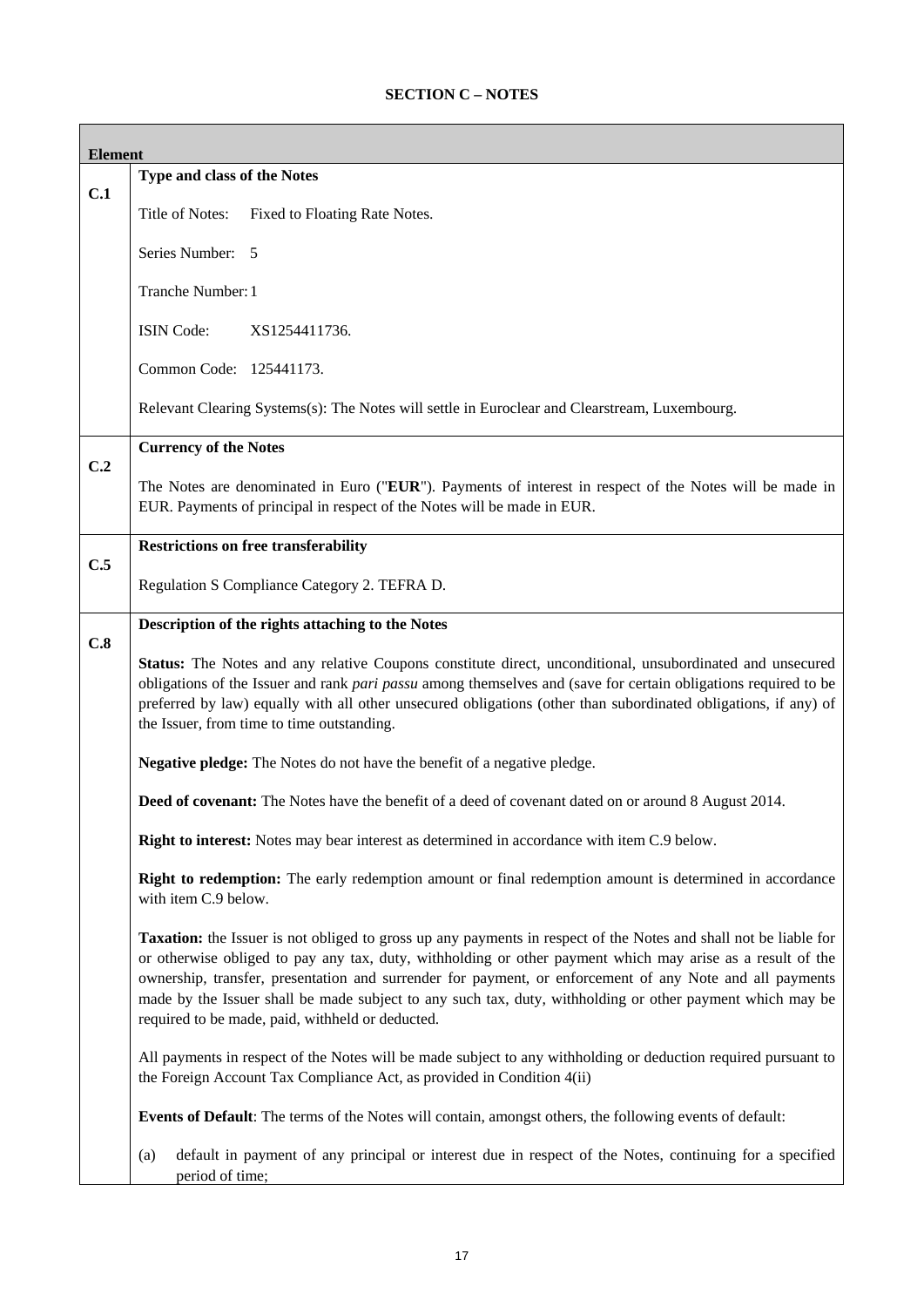|      | non-performance or non-observance by the Issuer of any of its other obligations under the Terms and<br>(b)                                                                                                                                                                                                                                                                               |
|------|------------------------------------------------------------------------------------------------------------------------------------------------------------------------------------------------------------------------------------------------------------------------------------------------------------------------------------------------------------------------------------------|
|      | Conditions continuing for a specified period of time;                                                                                                                                                                                                                                                                                                                                    |
|      | the Issuer suspends its payments generally; and<br>(c)                                                                                                                                                                                                                                                                                                                                   |
|      | events relating to the insolvency or winding up of the Issuer.<br>(d)                                                                                                                                                                                                                                                                                                                    |
|      | Meeting of Noteholders: The terms of the Notes will contain provisions for calling meetings of holders of such<br>Notes to consider matters affecting their interests generally. These provisions permit defined majorities to bind<br>all holders, including holders who did not attend and vote at the relevant meeting and holders who voted in a<br>manner contrary to the majority. |
|      | Governing law: English law.                                                                                                                                                                                                                                                                                                                                                              |
|      | <b>Interest and Redemption</b>                                                                                                                                                                                                                                                                                                                                                           |
| C.9  | <b>Interest</b>                                                                                                                                                                                                                                                                                                                                                                          |
|      | <b>Fixed Rate</b>                                                                                                                                                                                                                                                                                                                                                                        |
|      | The Notes bear interest from 31 July 2015 (Issue Date and Interest Commencement Date) at a fixed rate of:                                                                                                                                                                                                                                                                                |
|      | - 2.00 per cent. per annum in respect of the first Interest Period;                                                                                                                                                                                                                                                                                                                      |
|      | - 2.00 per cent. per annum in respect of the second Interest Period.                                                                                                                                                                                                                                                                                                                     |
|      | For the avoidance of any doubt:                                                                                                                                                                                                                                                                                                                                                          |
|      | (i) the first Interest Period will be the period from (and including) the Interest Commencement Date to (but<br>excluding) 31 July 2016; and                                                                                                                                                                                                                                             |
|      | (ii) the second Interest Period will be the period from (and including) 31 July 2016 to (but excluding) 31 July<br>2017.                                                                                                                                                                                                                                                                 |
|      | The yield is 0.579 per cent. per annum at maturity, calculated as the annual expected return as at the Issue Date<br>on the basis of the Issue Price in respect of the Fixed Rate only. It is not an indication of future yield.                                                                                                                                                         |
|      | <b>Floating Rate</b>                                                                                                                                                                                                                                                                                                                                                                     |
|      | The Notes bear interest from 31 July 2017 at a floating rate calculated by reference to 3 (three) month<br>EURIBOR plus a margin of 0.50 per cent. p.a., subject to a Maximum Rate of Interest of 4.00 per cent.                                                                                                                                                                         |
|      | Interest will be paid in EUR in arrear on 31 July 2018, 31 July 2019, 31 July 2020, 31 July 2021 and 31 July<br>2022 (Maturity Date). The first interest payment will made on 31 July 2018.                                                                                                                                                                                              |
|      | Redemption                                                                                                                                                                                                                                                                                                                                                                               |
|      | Subject to any purchase and cancellation or early redemption, the Notes will be redeemed on 31 July 2022 at<br>12:00 p.m. at the latest. The Notes will be redeemed in EUR.                                                                                                                                                                                                              |
|      | <b>Representative of holders</b><br>Not applicable – No representative of the Noteholders has been appointed by the Issuer.                                                                                                                                                                                                                                                              |
|      | Derivative component on interest                                                                                                                                                                                                                                                                                                                                                         |
| C.10 |                                                                                                                                                                                                                                                                                                                                                                                          |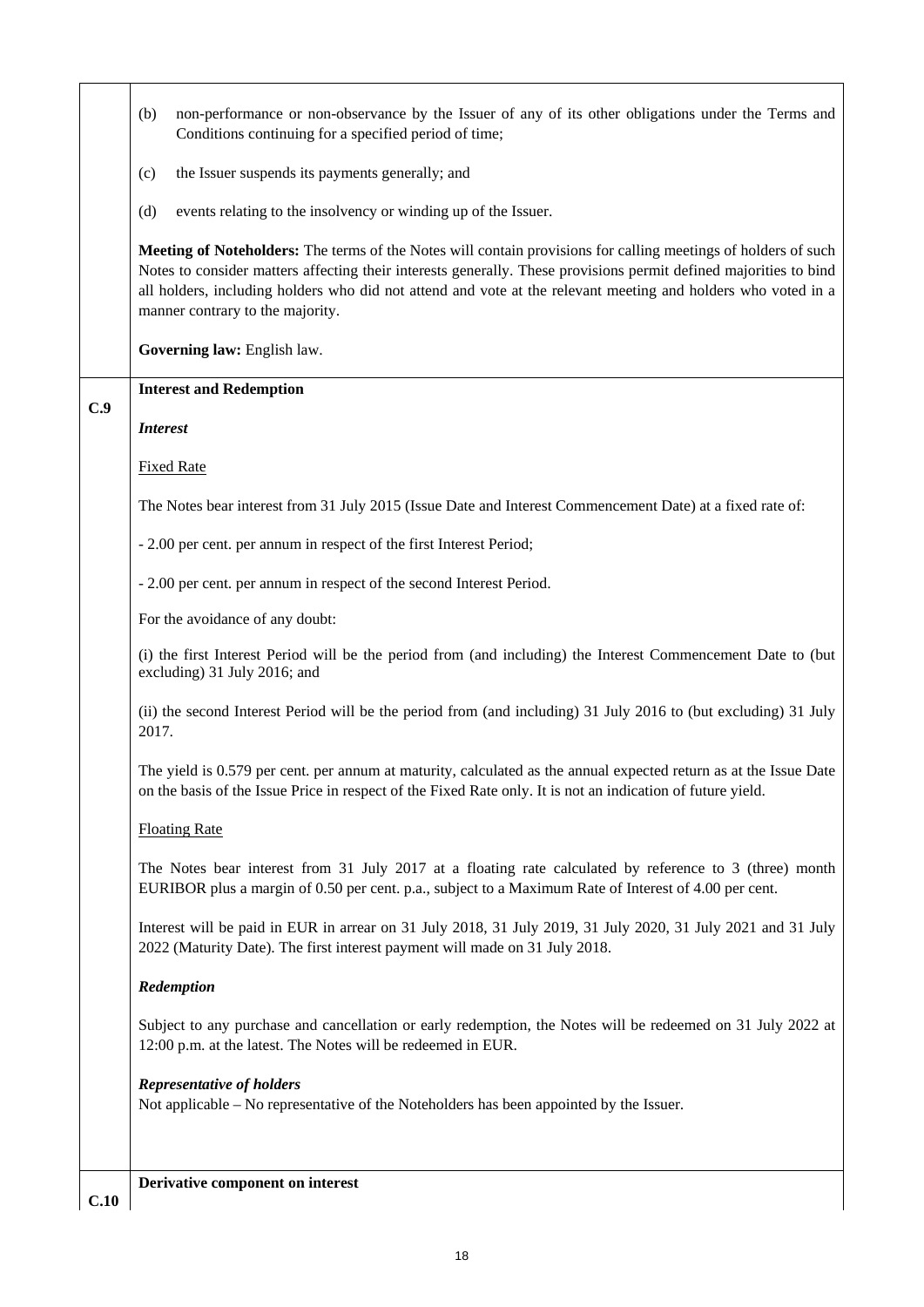| Not applicable – The Notes do not have a derivative component in the interest payment. |  |  |
|----------------------------------------------------------------------------------------|--|--|
|                                                                                        |  |  |

# **C.11 Listing and Admission to trading**  Application for Notes has been made for listing on the Official List of the Irish Stock Exchange and for admission to trading on the Regulated Market of the Irish Stock Exchange. Application has also been made by the Issuer to admit the Notes described herein for trading on the Italian multilateral trading facility EuroTLX, which is not a regulated market for the purposes of directive 2004/39/EC. After the Issue Date, application may also be made by the Issuer (or on its behalf) to list the Notes on such further or other stock exchanges or regulated markets or admitted to trading on such other trading venues (including without limitation multilateral trading facilities) as the Issuer may determine.

## **SECTION D – RISKS**

| D.2       | Key risks regarding the issuer                                                                                                                                                                                                                                                                                                                                                                                                                                                                                                                                                                                                                                                                                                                                                                                     |
|-----------|--------------------------------------------------------------------------------------------------------------------------------------------------------------------------------------------------------------------------------------------------------------------------------------------------------------------------------------------------------------------------------------------------------------------------------------------------------------------------------------------------------------------------------------------------------------------------------------------------------------------------------------------------------------------------------------------------------------------------------------------------------------------------------------------------------------------|
| Notes.    | In purchasing Notes, investors assume the risk that the Issuer may become insolvent or otherwise be unable to<br>make all payments due in respect of the Notes. There is a wide range of factors which individually or together<br>could result in the Issuer becoming unable to make all payments due in respect of the Notes. It is not possible<br>to identify all such factors or to determine which factors are most likely to occur, as the Issuer may not be<br>aware of all relevant factors and certain factors which it currently deems not to be material may become<br>material as a result of the occurrence of events outside the Issuer's control. The Issuer has identified a number<br>of factors which could materially adversely affect its business and ability to make payments due under the |
|           | These factors include:                                                                                                                                                                                                                                                                                                                                                                                                                                                                                                                                                                                                                                                                                                                                                                                             |
| $\bullet$ | Banca IMI's business may be adversely affected by international markets and economic conditions;                                                                                                                                                                                                                                                                                                                                                                                                                                                                                                                                                                                                                                                                                                                   |
| $\bullet$ | Disruptions and volatility in the global and Euro-zone financial markets may adversely impact Banca<br>IMI's business;                                                                                                                                                                                                                                                                                                                                                                                                                                                                                                                                                                                                                                                                                             |
|           | Negative economic developments and conditions in the markets in which Banca IMI operates may<br>adversely affect Banca IMI's business and results of operations;                                                                                                                                                                                                                                                                                                                                                                                                                                                                                                                                                                                                                                                   |
|           | Banca IMI's business is sensitive to current adverse macroeconomic conditions in Italy;                                                                                                                                                                                                                                                                                                                                                                                                                                                                                                                                                                                                                                                                                                                            |
|           | Banca IMI's business is exposed to counterparty credit risk;                                                                                                                                                                                                                                                                                                                                                                                                                                                                                                                                                                                                                                                                                                                                                       |
| $\bullet$ | Deterioration in Banca IMI's loan portfolio to corporate customers may affect Banca IMI's financial<br>performance;                                                                                                                                                                                                                                                                                                                                                                                                                                                                                                                                                                                                                                                                                                |
|           | Banca IMI's business is exposed to settlement risk and transfer risk;                                                                                                                                                                                                                                                                                                                                                                                                                                                                                                                                                                                                                                                                                                                                              |
|           | Banca IMI's business is exposed to market risk;                                                                                                                                                                                                                                                                                                                                                                                                                                                                                                                                                                                                                                                                                                                                                                    |
| $\bullet$ | Banca IMI's business is exposed to operational risks;                                                                                                                                                                                                                                                                                                                                                                                                                                                                                                                                                                                                                                                                                                                                                              |
|           | Banca IMI's business is exposed to liquidity risk;                                                                                                                                                                                                                                                                                                                                                                                                                                                                                                                                                                                                                                                                                                                                                                 |
|           | Banca IMI's business is exposed to legal risks;                                                                                                                                                                                                                                                                                                                                                                                                                                                                                                                                                                                                                                                                                                                                                                    |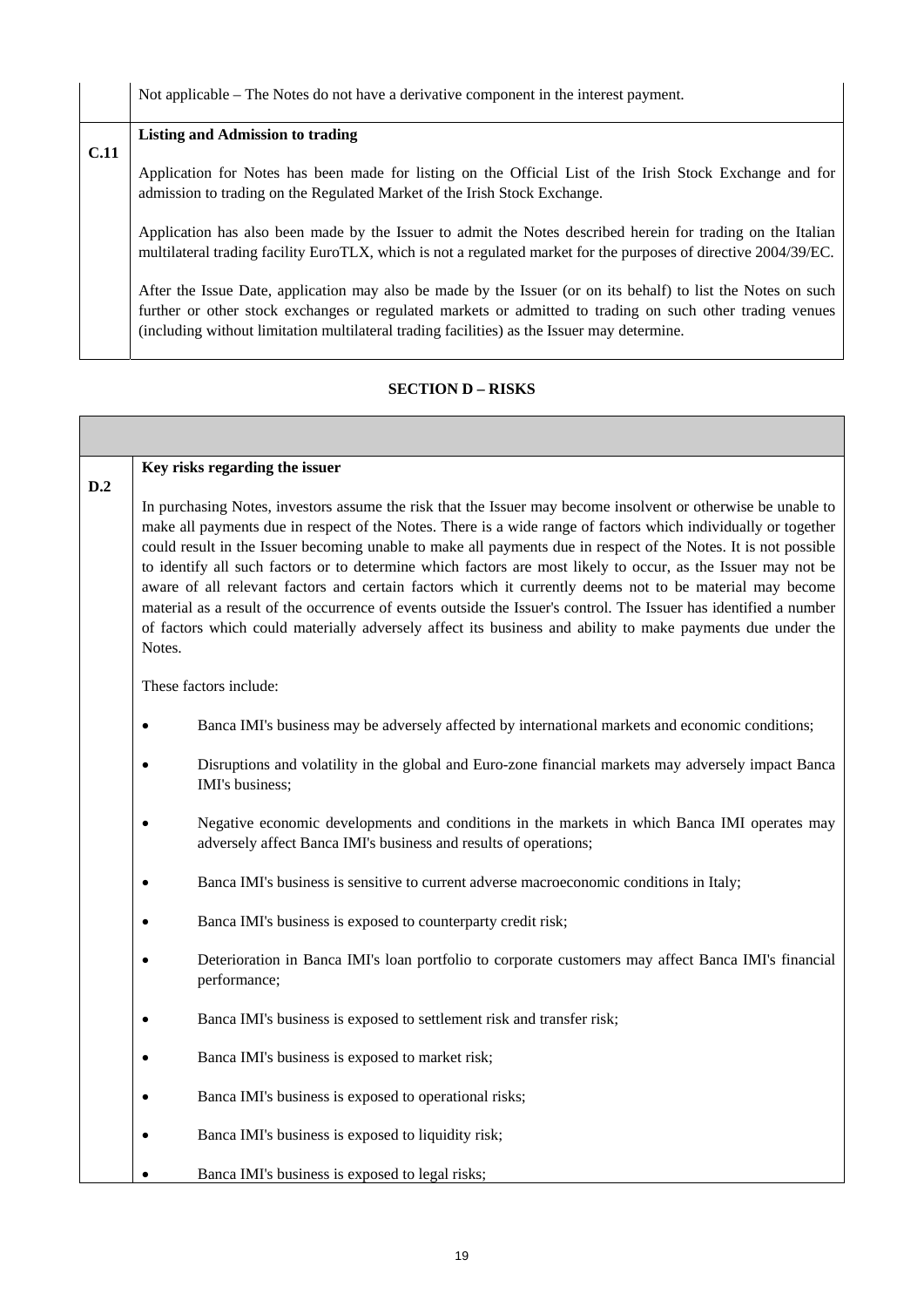|     |            | Banca IMI's business is exposed to risks arising from assumptions and methodologies for assessing<br>financial assets and liabilities measured at fair value;                                                                                                                                                                            |
|-----|------------|------------------------------------------------------------------------------------------------------------------------------------------------------------------------------------------------------------------------------------------------------------------------------------------------------------------------------------------|
|     |            | Banca IMI's business is exposed to increasing competition in the financial services industry;                                                                                                                                                                                                                                            |
|     |            | Banca IMI's business is exposed to risks arising from the loss of key personnel;                                                                                                                                                                                                                                                         |
|     |            | Banca IMI's framework for managing its risks may not be effective in mitigating risks and losses;                                                                                                                                                                                                                                        |
|     |            | Banca IMI's business is exposed to reputational risk;                                                                                                                                                                                                                                                                                    |
|     |            | Regulatory claims may arise in the conduct of Banca IMI's business;                                                                                                                                                                                                                                                                      |
|     |            | Banca IMI operates within a highly regulated industry and its business and results are affected by the<br>regulations to which it is subject;                                                                                                                                                                                            |
|     |            | Banca IMI's business performance could be affected if its capital adequacy ratios are reduced or<br>perceived to be inadequate;                                                                                                                                                                                                          |
|     |            | Banca IMI's business is exposed to risk of changes in tax legislation as well as to increases in tax<br>rates;                                                                                                                                                                                                                           |
|     |            | Banca IMI's business is exposed to risks associated with a reduction in the support actions for the<br>banking and financial system; and                                                                                                                                                                                                 |
|     |            | Banca IMI's business is exposed to risk related to transactions in financial derivatives.                                                                                                                                                                                                                                                |
| D.3 |            | Key risks regarding the Notes                                                                                                                                                                                                                                                                                                            |
|     | including: | There are also risks associated with specified types of Notes and with the Notes and the markets generally,                                                                                                                                                                                                                              |
|     |            | the Notes may not be a suitable investment for all investors;                                                                                                                                                                                                                                                                            |
|     |            | the value of the Notes may be adversely affected by fluctuations in currency exchange rates;                                                                                                                                                                                                                                             |
|     |            | there can be no assurance that Notes will be recognised as eligible collateral for Eurosystem monetary<br>and intra-day credit operations and added to the list of eligible assets maintained by the European<br>Central Bank or, if they are so recognised, that they will continue to be recognised at all times during<br>their life; |
|     |            | The Issuer acts as Calculation Agent, potential conflicts of interest may exist between the Calculation<br>Agent and Noteholders, including with respect to certain determinations and judgements that the<br>Calculation Agent may make pursuant to the Notes that may influence the amounts receivable in<br>respect of the Notes;     |
|     |            | the terms and conditions of the Notes contain provisions which may permit their modification without<br>the consent of all investors;                                                                                                                                                                                                    |
|     |            | in respect of certain Notes, the Issuer is not obliged to gross up any payments in respect of the Notes;                                                                                                                                                                                                                                 |
|     |            | stamp taxes or other documentary charges may be payable in the country where the Notes are<br>transferred;                                                                                                                                                                                                                               |
|     |            | U.S. Foreign Account Tax Compliance Act withholding may affect payments on the Notes;                                                                                                                                                                                                                                                    |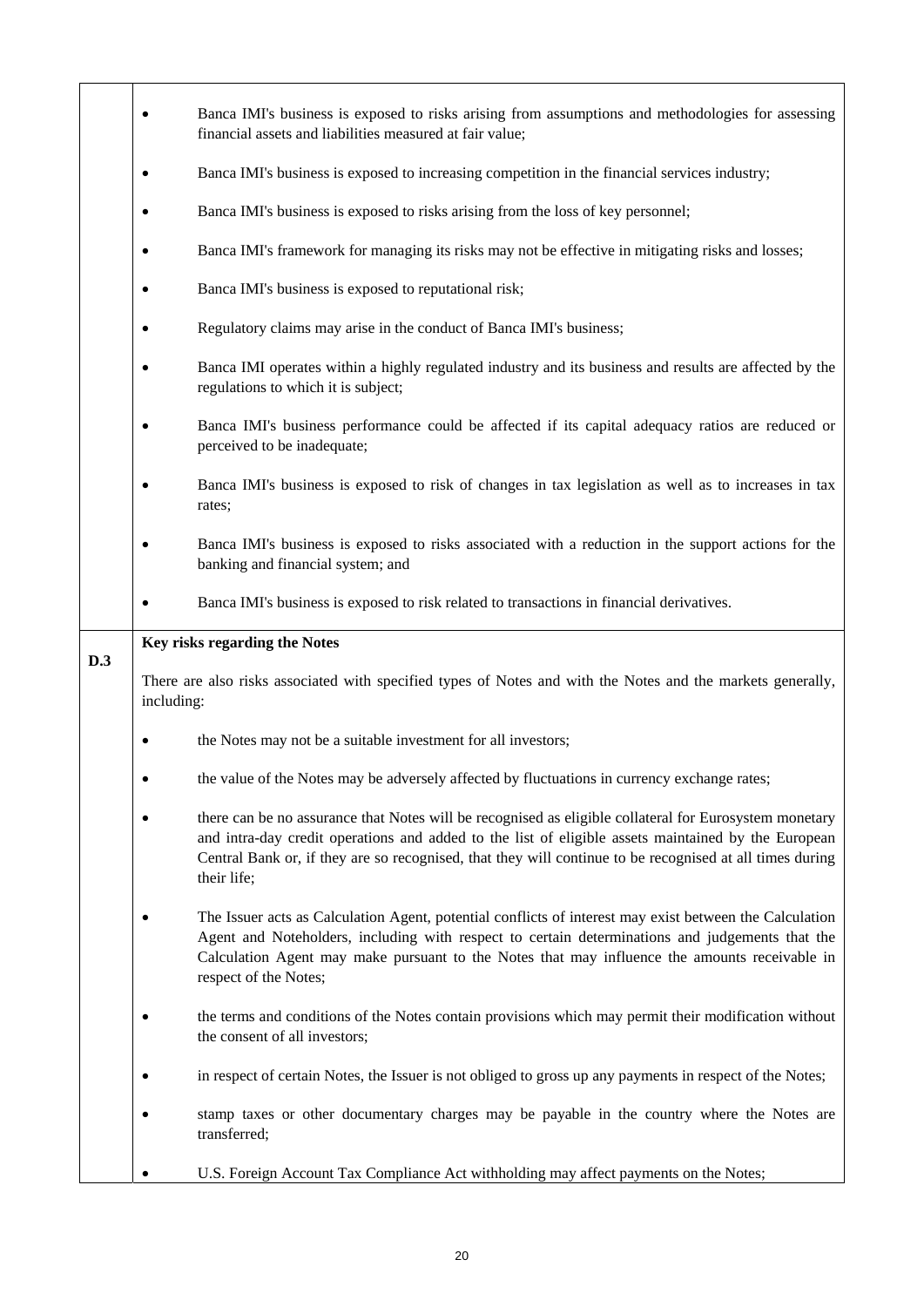- investors are exposed to the risk of changes in law or regulation affecting the value of Notes held by them;
- that there may be no or only a limited secondary market in the Notes;
- that the value of an investor's investment may be adversely affected by exchange rate movements where the Notes are not denominated in the investor's own currency;
- that any credit rating assigned to the Notes may not adequately reflect all the risks associated with an investment in the Notes;

Additionally, the risks relating to investment in the Notes depend on their features and may include, *inter alia*, risks relating to (but not limited to) operational/business risk, credit risk, liquidity risk, interest rate risk, regulatory risk, reputational risk, competition risk, unsecured obligations, market risk, hedging and potential conflicts of interest, tax liabilities, expenses and taxation, third party risk, structural risks relating to particular Notes, exchange rate risks, possible illiquidity of Notes, modification, meetings, optional redemption, a requirement to hold a minimum amount of Notes, transfer restrictions and exchange listing and legal regulation risk.

| <b>Element</b> |                                                                                                                                                                                                                                                                                                                                                                                                                                                                                                                                                                                       |
|----------------|---------------------------------------------------------------------------------------------------------------------------------------------------------------------------------------------------------------------------------------------------------------------------------------------------------------------------------------------------------------------------------------------------------------------------------------------------------------------------------------------------------------------------------------------------------------------------------------|
|                | Use of proceeds                                                                                                                                                                                                                                                                                                                                                                                                                                                                                                                                                                       |
| E.2b           | The net proceeds from the issue of Notes will be applied by the Issuer for its general corporate purposes.                                                                                                                                                                                                                                                                                                                                                                                                                                                                            |
|                | Terms and conditions of the offer:                                                                                                                                                                                                                                                                                                                                                                                                                                                                                                                                                    |
| E.3            | The issue price of the Notes is 100 per cent. of their nominal amount.                                                                                                                                                                                                                                                                                                                                                                                                                                                                                                                |
|                | This issue of Notes is being offered in a Non-Exempt Offer in Italy pursuant to Articles 17 and 18 of the<br>Prospectus Directive. The Notes will be distributed by way of public placement and the placement activities<br>will be carried out by the Managers.                                                                                                                                                                                                                                                                                                                      |
|                | The Issuer will act as lead manager of the placement syndicate (Responsabile del Collocamento as defined<br>under article 93-bis of the Legislative Decree of 24 February 1998, n. 58, as subsequently amended (the<br>"Financial Services Act")) but will not act as Manager and, accordingly, will not place any Notes to the<br>public in Italy. The Issuer and the Managers have agreed under a placement agreement (the "Placement<br>Agreement") the Managers will place the Notes without a firm commitment. The Placement Agreement will<br>be dated on or about 3 July 2015. |
|                | The Issuer reserves the right, in its sole discretion, to close the Offer Period early, also in circumstances where<br>purchases of Notes are not yet equal to the maximum amount offered of 30,000 Notes. Notice of the early<br>closure of the Offer Period will be given by the Issuer by publication on the website of the Issuer and the<br>Managers. The early closure of the offer will become effective from the date specified in such notice.                                                                                                                               |
|                | The Issuer reserves the right, in its sole discretion, to revoke or withdraw the offer and the issue of the Notes<br>at any time prior to the Issue Date. Notice of revocation/withdrawal of the offer will be given by publication<br>on the website of the Issuer and the Managers. Revocation/withdrawal of the offer will be effective upon<br>publication of such notice. Upon revocation/withdrawal of the offer, all subscription applications will become<br>void and of no effect, without further notice.                                                                   |
|                | The offer of the Notes in Italy is subject to the terms and conditions set out in paragraph 10 of Part B of the<br>Final Terms.                                                                                                                                                                                                                                                                                                                                                                                                                                                       |

## **SECTION E – OFFER**